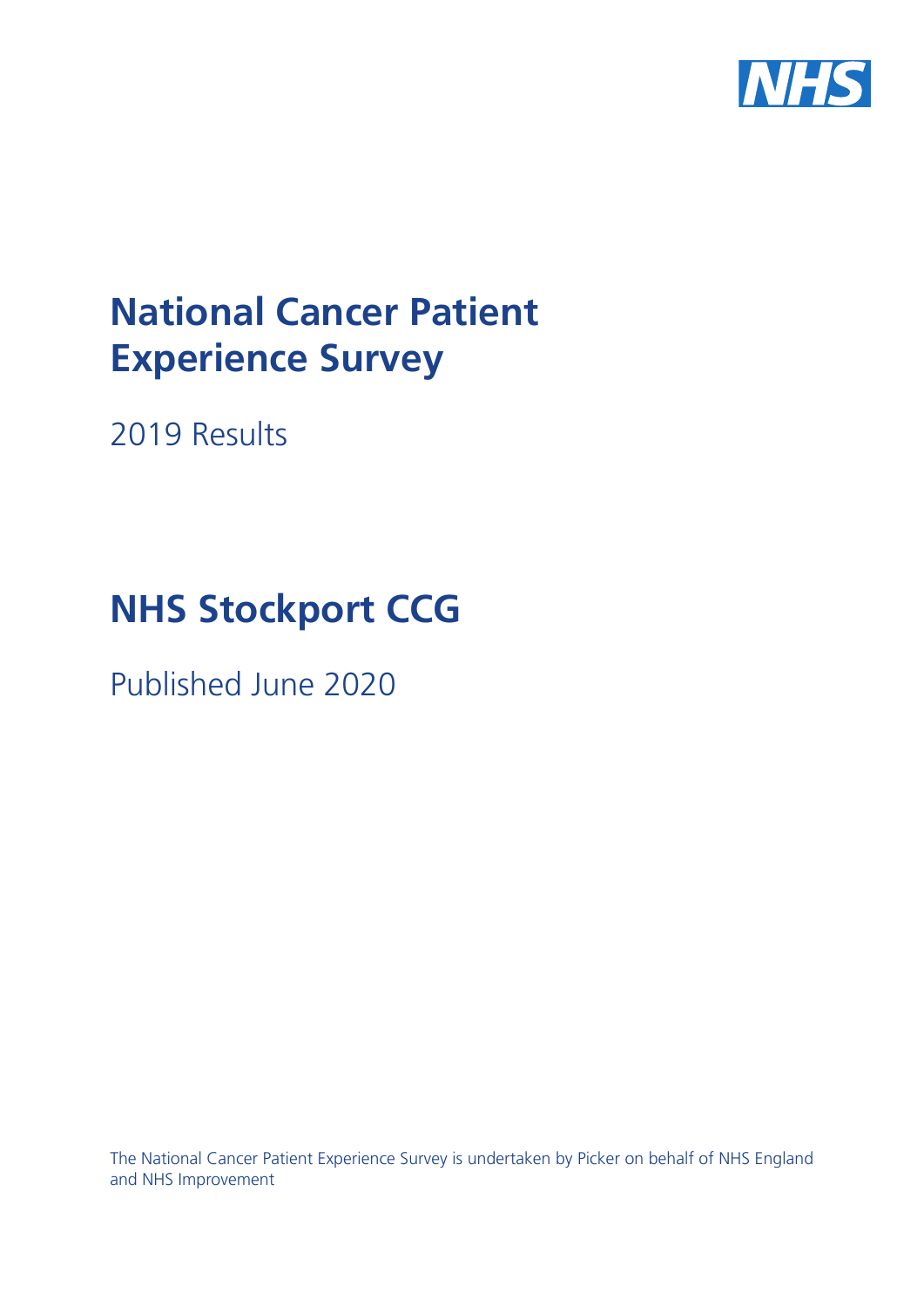# **Executive Summary** Case Mix Adjusted scores

### **Cancer Dashboard Questions**

The following seven questions are included in phase 1 of the Cancer Dashboard developed by Public Health England and NHS England:

Q61. Patient's average rating of care scored from very poor to very good

| $\mathbf{0}$ | $\overline{2}$                                                | 3 | 4 | 5 | 6 | 7 | 8   | 9 | 10                                                                                            |
|--------------|---------------------------------------------------------------|---|---|---|---|---|-----|---|-----------------------------------------------------------------------------------------------|
|              |                                                               |   |   |   |   |   | 8.8 |   |                                                                                               |
|              |                                                               |   |   |   |   |   |     |   | Q18. Patient definitely involved as much as they wanted in decisions about care and treatment |
|              |                                                               |   |   |   |   |   |     |   | Q19. Patient given the name of a CNS who would support them through their treatment           |
| 85%          | Q20. Patient found it very or quite easy to contact their CNS |   |   |   |   |   |     |   |                                                                                               |
|              |                                                               |   |   |   |   |   |     |   | Q39. Patient always felt they were treated with respect and dignity while in hospital         |
|              | leaving hospital                                              |   |   |   |   |   |     |   | Q41. Hospital staff told patient who to contact if worried about condition or treatment after |
| 61%          | treatment                                                     |   |   |   |   |   |     |   | Q55. General practice staff definitely did everything they could to support patient during    |

### **Questions Outside Expected Range**

|                                                                                                |            | Case Mix Adjusted Scores   |                            |                   |
|------------------------------------------------------------------------------------------------|------------|----------------------------|----------------------------|-------------------|
|                                                                                                | 2019 Score | Lower<br>Expected<br>Range | Upper<br>Expected<br>Range | National<br>Score |
| Q60. Someone discussed with patient whether they would like to take part in cancer<br>research | 42%        | 21%                        | 39%                        | 30%               |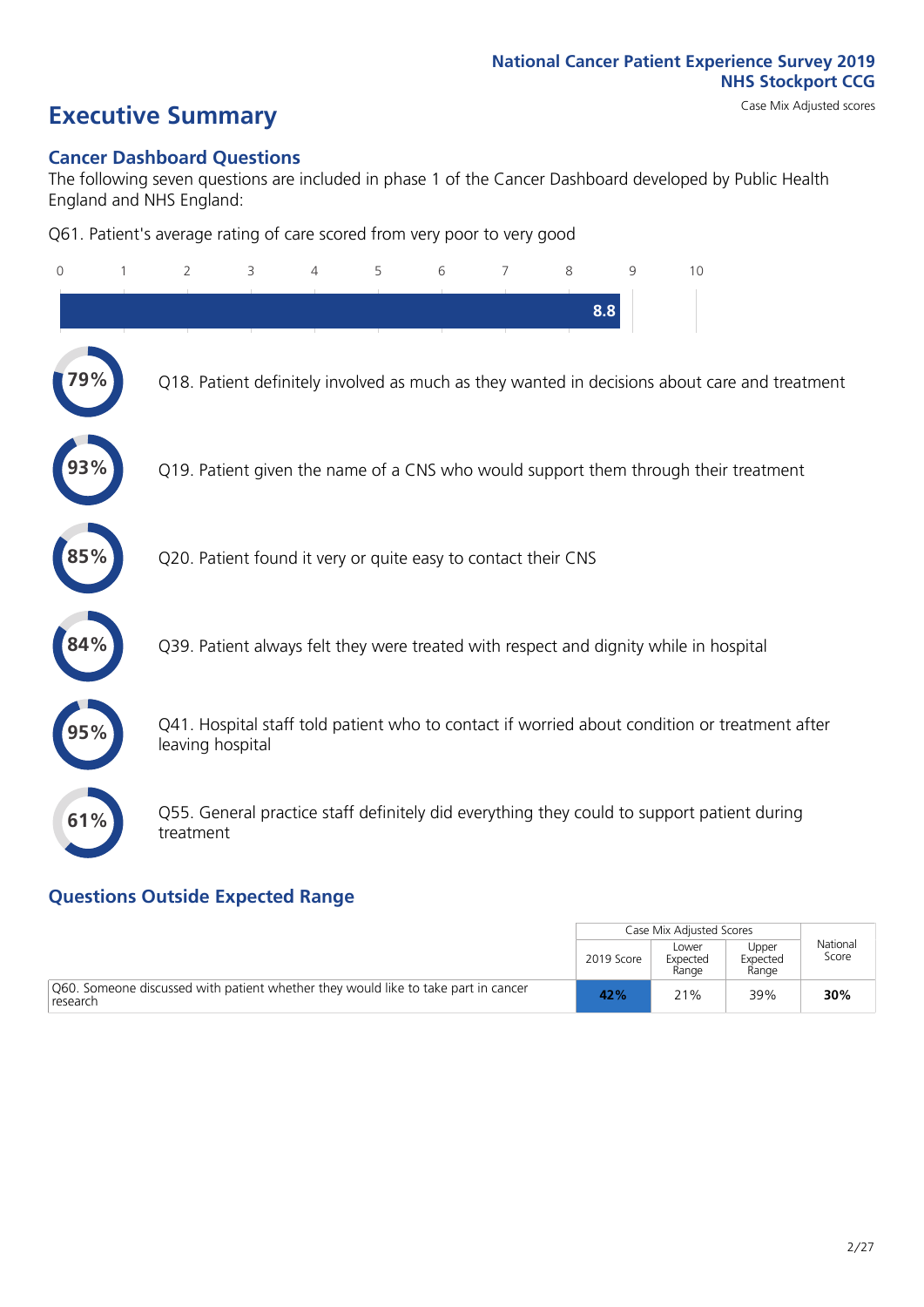### **Introduction**

The National Cancer Patient Experience Survey 2019 is the ninth iteration of the survey first undertaken in 2010. It has been designed to monitor national progress on cancer care; to provide information to drive local quality improvements; to assist commissioners and providers of cancer care; and to inform the work of the various charities and stakeholder groups supporting cancer patients.

The survey was overseen by a national Cancer Patient Experience Advisory Group. This Advisory Group set the principles and objectives of the survey programme and guided questionnaire development. The survey was commissioned and managed by NHS England. The survey provider, Picker, is responsible for designing, running and analysing the survey.

The 2019 survey involved 143 NHS Trusts. Out of 111,366 people, 67,858 people responded to the survey, yielding a response rate of 61%.

### **Methodology**

### **Eligibility, eldwork and survey methods**

The sample for the survey included all adult (aged 16 and over) NHS patients, with a confirmed primary diagnosis of cancer, discharged from an NHS Trust after an inpatient episode or day case attendance for cancer related treatment in the months of April, May and June 2019. The fieldwork for the survey was undertaken between December 2019 and March 2020.

As in the previous four years, the survey used a mixed mode methodology. Questionnaires were sent by post, with two reminders where necessary, but also included an option to complete the questionnaire online. A Freephone helpline and email was available for respondents to opt out, ask questions about the survey, enable them to complete their questionnaire over the phone and provide access to a translation and interpreting facility for those whose first language was not English.

### **Case-mix adjustment**

Both unadjusted and adjusted scores are presented in this report. Case-mix adjusted scores allows us to account for the impact that differing patient populations might have on results. By using the case-mix adjusted estimates we can obtain a greater understanding of how a CCG is performing given their patient population. The factors taken into account in this case-mix adjustment are gender, age, ethnic group, deprivation, and tumour group.

### **Scoring methodology**

Fifty-two questions from the questionnaire are scored as these questions relate directly to patient experience. For all but one question (Q61), scores are presented as the percentage of positive responses out of all scored responses. For Q61, respondents rate their overall care on a scale of 0 to 10, of which the average was calculated for this question's presented score. The percentages in this report have been rounded to the nearest percentage point. Therefore, in some cases the figures do not appear to add up to 100%.

### **Statistical significance**

In the reporting of 2019 results, appropriate statistical tests have been undertaken to identify unadjusted scores for which the change over time is 'statistically significant'. Thirty-seven scored questions in 2019 have been compared with those of 2018 and a statistically significant change between the two years has been reported where identified.

For the scored questions that are comparable beyond 2018, statistically significant change over the five years has also been reported where identified. A statistically significant difference means that the change in the result is very unlikely to have occurred by sampling variation.

### **Suppression**

### **Question-level suppression**

For scores where the base size per question is  $<$ 21, the score will be suppressed and replaced with an asterisk (\*). The base size will include neutral response options.

### **Double suppression**

If any group within a particular sub-group breakdown (such as the tumour group breakdown) has <21 responses, then the figure for this particular group is suppressed and replaced with an asterisk (\*). If there is only one group within the sub-group breakdown that has <21 respondents, and is therefore suppressed, the group with the next lowest number of respondents is also supressed and replaced with an asterisk (\*) (regardless if it is greater than or less than 21).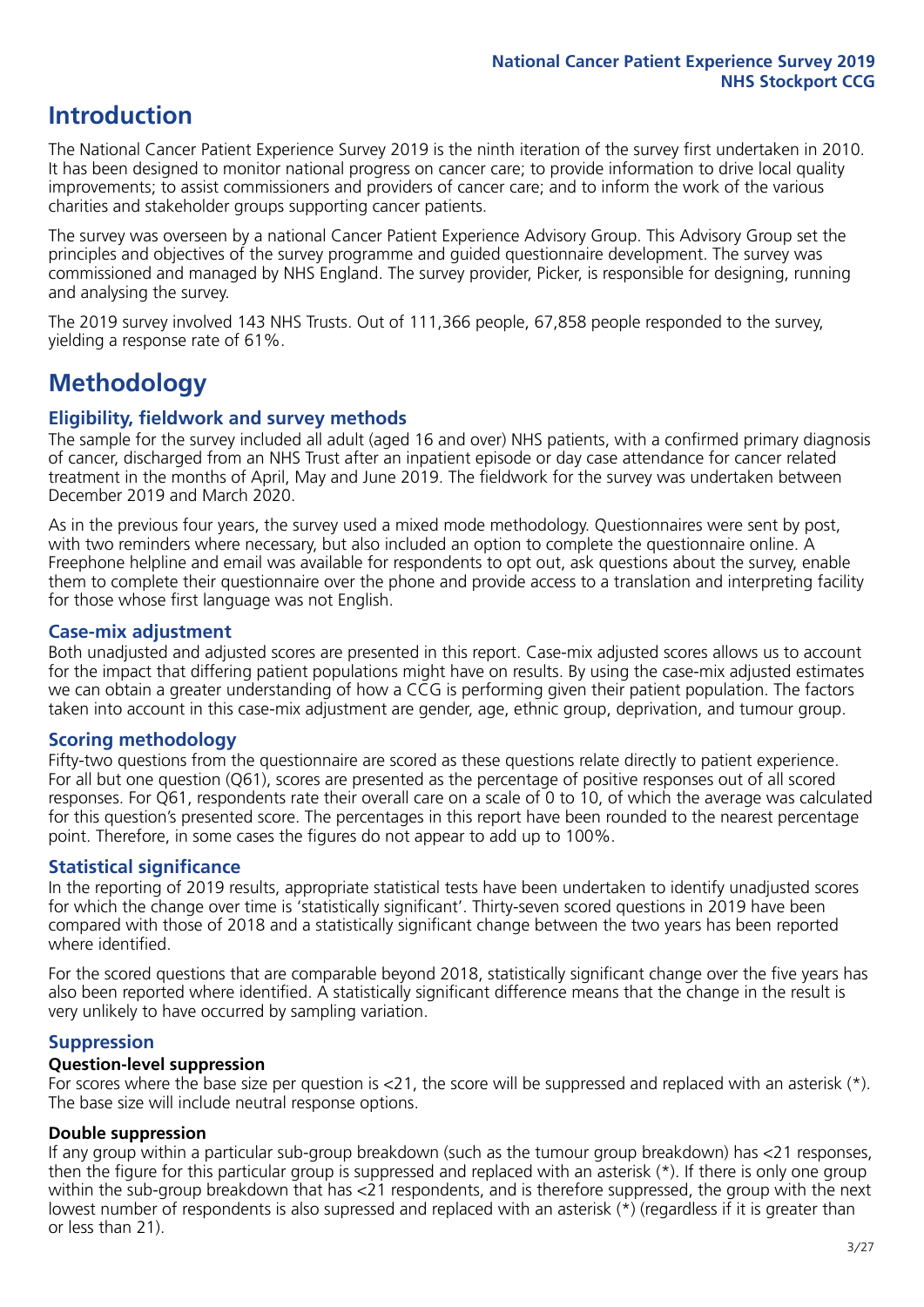### **Understanding the results**

This report shows how this CCG scored for each question in the survey, compared with national results and previous year's results. It is aimed at helping individual CCGs to understand their performance and identify areas for local improvement. Below is a description of the type of results presented within this report and how to understand them.

### **Expected range charts**

The expected range charts in this report show a bar with the lowest and highest score received for each question nationally. Within this bar, an expected range is given (in grey) and a black diamond represents the actual score for this CCG.

CCGs whose score is above the upper limit of the expected range (in the dark blue) are positive outliers, with a score statistically significantly higher than the national mean. This indicates that the CCG performs better than what CCGs of the same size and demographics are expected to perform. The opposite is true if the score is below the lower limit of the expected range (in the light blue); these are negative outliers. For scores within the expected range (in the grey), the score is what we would expect given the CCG's size and demographics.

### **Comparability tables**

The comparability tables show the 2018 and 2019 unadjusted scores for this CCG for each scored question. If there is a significant change from 2018 and 2019 or overall from 2015 to 2019, an arrow will be presented for the direction of change. The adjusted 2019 score will also be presented for each scored question along with the lower and upper expected range and national score. Scores above the upper limit of the expected range will be highlighted dark blue, scores below the lower limit of the expected range will be highlighted light blue, and scores within the lower and upper limit of the expected ranges will be highlighted grey.

### **Tumour type tables**

The tumour type tables show the unadjusted scores for each scored question for each of the 13 tumour groups. The national score for that tumour group is also shown. Unadjusted scores for the same tumour type across different CCGs may not be comparable, as they do not account for the impact that differing patient populations might have on results. Central nervous system is abbreviated as 'CNS' and lower gastrointestinal tract is abbreviated as 'LGT' throughout this report.

### **Year on year charts**

The year on year charts show five columns representing the unadjusted scores of the last five years (2015, 2016, 2017, 2018 and 2019) for each scored question.

#### **Notes on specific questions**

Following the development phase of the 2019 survey, several changes were made to the questionnaire. Six scored questions were amended (Q5, Q18, Q30, Q35, Q56 and Q60) and one non-scored question (Q29) was amended that impacted the comparability of questions Q30 to Q41. Of all questions changed or impacted by change, only Q60 is presented with historical comparisons; though the results should be interpreted with caution.

### **Unadjusted data and case-mix adjusted data**

Unadjusted data should be used to see the actual responses from patients relating to the CCG. Case-mix adjusted data, together with expected ranges, should be used to understand whether the results are significantly higher or lower than national results taking account of the patient mix.

### **Further information**

This research was carried out in accordance with the international standard for organisations conducting social research (accreditation to ISO20252:2012; certificate number GB08/74322). The 2019 survey data has been produced and published in line with the Code of Practice for Official Statistics.

For more information on the methodology, please see the Technical Document. It can be viewed along with the 2019 questionnaire and survey quidance on the website at [www.ncpes.co.uk](https://www.ncpes.co.uk/supporting-documents). For all other outputs at National, Trust, CCG and Cancer Alliance level, please see the PDF reports, Excel tables and dashboards at [www.ncpes.co.uk.](https://www.ncpes.co.uk/current-results)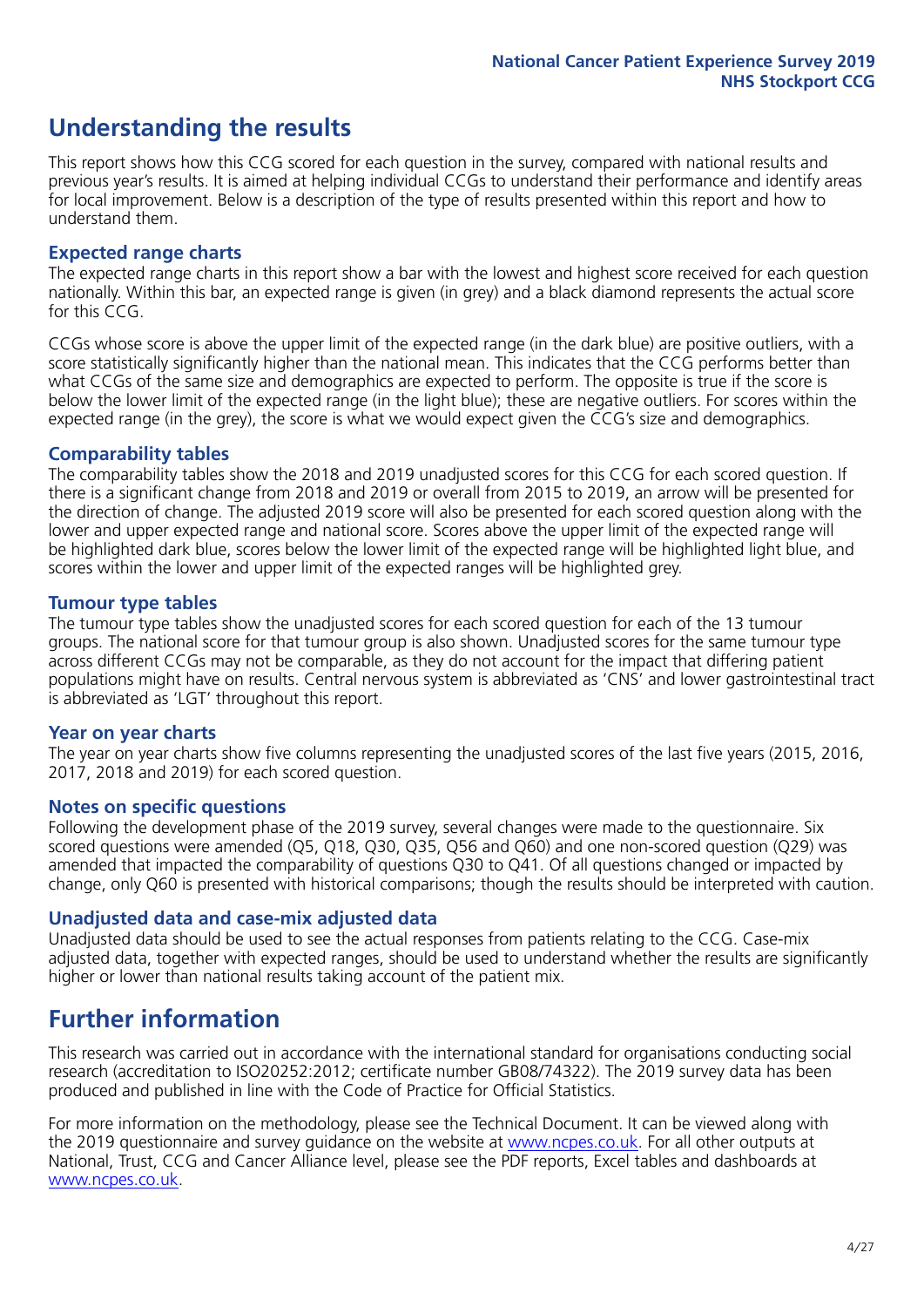### **Response Rate**

### **Overall Response Rate**

291 patients responded out of a total of 478 patients, resulting in a response rate of 61%.

|          | Sample Size | Adjusted<br>Sample | Completed | Response Rate |
|----------|-------------|--------------------|-----------|---------------|
| CCG.     | 506         | 478                | 291       | 61%           |
| National | 119.855     | 111.366            | 67.858    | 61%           |

### **Respondents by Survey Type**

|                            | Number of<br>Respondents |
|----------------------------|--------------------------|
| Online                     | 22                       |
| Paper                      | 269                      |
| Phone                      |                          |
| <b>Translation Service</b> |                          |

### **Respondents by Tumour Group**

|                      | Number of<br>Respondents |
|----------------------|--------------------------|
| Brain / CNS          | 2                        |
| <b>Breast</b>        | 51                       |
| Colorectal / LGT     | 41                       |
| Gynaecological       | 11                       |
| Haematological       | 55                       |
| <b>Head and Neck</b> | 9                        |
| Lung                 | 17                       |
| Prostate             | 26                       |
| Sarcoma              | $\mathcal{P}$            |
| Skin                 | 10                       |
| Upper Gastro         | 1 <sub>3</sub>           |
| Urological           | 35                       |
| Other                | 19                       |

### **Respondents by Age and Gender**

Respondents year of birth has been used to determine age. This information has been amalgamated into 8 age bands. The age and gender distribution for the CCG was as follows:

|        | Age 16-24 | Age 25-34 | Age 35-44 | Age 45-54 | Age 55-64 | Age 65-74 | Age 75-84      | Age 85+ | Total |
|--------|-----------|-----------|-----------|-----------|-----------|-----------|----------------|---------|-------|
| Male   |           |           |           |           | 25        | 50        | 4 <sup>1</sup> |         | 130   |
| Female |           |           | ь         | כ ו       | 32        | 58        | 39             |         | 161   |
| Total  |           |           | b         | 20        | 57        | 108       | 80             | 15      | 291   |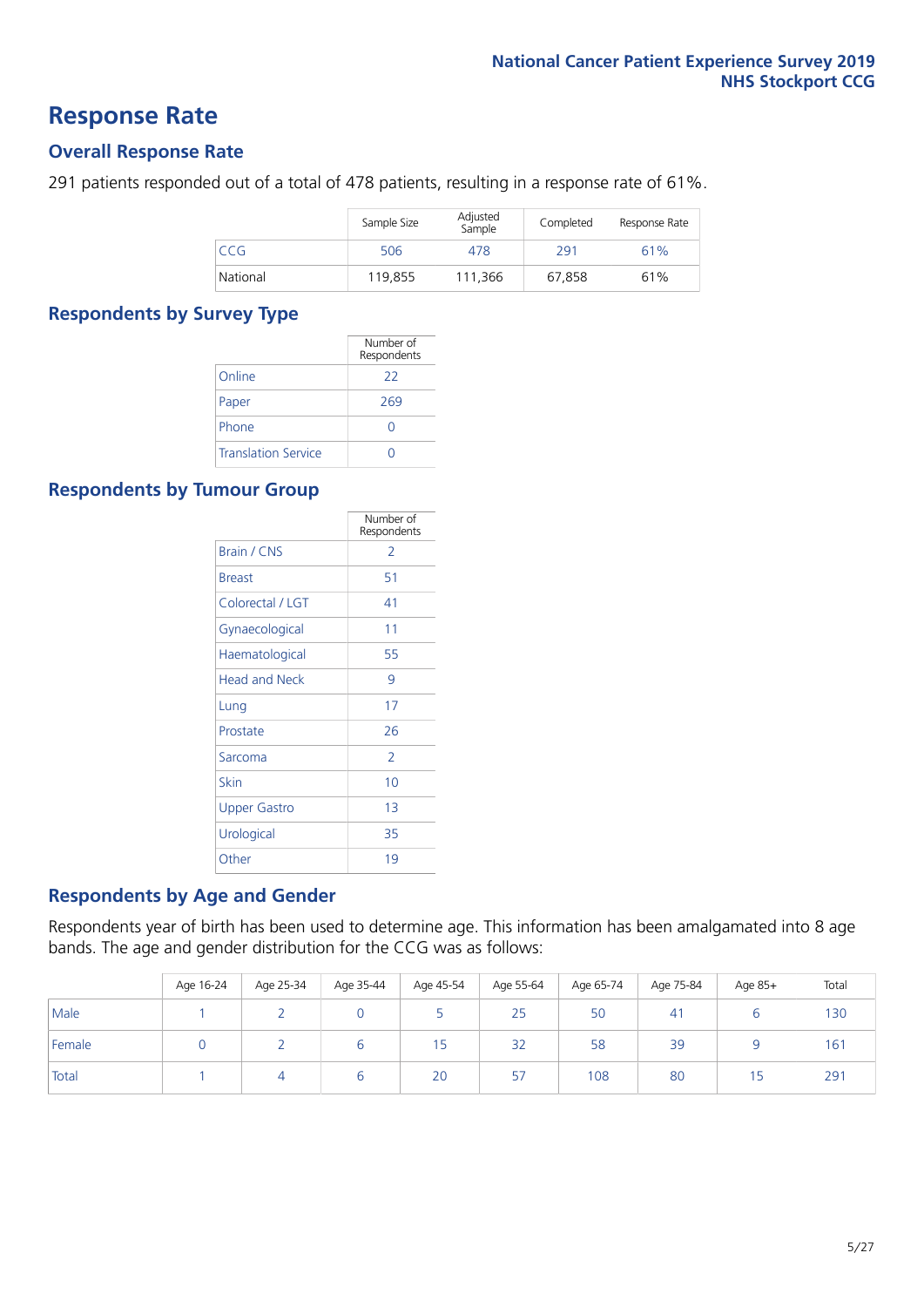# **Expected Range Charts**

| Lower Expected Range<br>Average                                                                                                                                                                                                                                                                                                                                                                                                                                                                                             |       |     | Upper Expected Range |     |     |     |            | Case Mix Adjusted Score |                   |                   |          |
|-----------------------------------------------------------------------------------------------------------------------------------------------------------------------------------------------------------------------------------------------------------------------------------------------------------------------------------------------------------------------------------------------------------------------------------------------------------------------------------------------------------------------------|-------|-----|----------------------|-----|-----|-----|------------|-------------------------|-------------------|-------------------|----------|
| <b>SEEING YOUR GP</b><br>Q1. Saw GP once or twice before being told they needed to go to<br>hospital<br>Q2. Patient thought they were seen as soon as necessary                                                                                                                                                                                                                                                                                                                                                             | $0\%$ | 10% | 20%                  | 30% | 40% | 50% | 60%        | 70%                     | 80%<br>78%<br>81% |                   | 90% 100% |
| <b>DIAGNOSTIC TESTS</b><br>Q5. Received all the information needed about the test<br>Q6. The length of time waiting for the test to be done was about<br>right<br>Q7. Test results explained in completely understandable way                                                                                                                                                                                                                                                                                               | 0%    | 10% | 20%                  | 30% | 40% | 50% | 60%        | 70%                     | 80%<br>80%        | 92%<br>88%        | 90% 100% |
| <b>FINDING OUT WHAT WAS WRONG WITH YOU</b><br>Q10. Patient told they could bring a family member or friend when<br>first told they had cancer<br>Q11. Patient felt they were told sensitively that they had cancer<br>Q12. Patient completely understood the explanation of what was<br>wrong<br>Q13. Patient given easy to understand written information about<br>the type of cancer they had                                                                                                                             | 0%    | 10% | 20%                  | 30% | 40% | 50% | 60%        | 70%<br>73%<br>74%       | 80%<br>78%        | 87%               | 90% 100% |
| <b>DECIDING THE BEST TREATMENT FOR YOU</b><br>Q14. Patient felt that treatment options were completely explained<br>Q15. Patient felt possible side effects were definitely explained in<br>an understandable way<br>Q16. Patient definitely given practical advice and support in dealing<br>with side effects of treatment<br>Q17. Patient definitely told about side effects that could affect<br>them in the future<br>Q18. Patient definitely involved as much as they wanted in<br>decisions about care and treatment | 0%    | 10% | 20%                  | 30% | 40% | 50% | 60%<br>59% | 70%<br>73%<br>70%       | 80%<br>79%        | 84%               | 90% 100% |
| <b>CLINICAL NURSE SPECIALIST (CNS)</b><br>Q19. Patient given the name of a CNS who would support them<br>through their treatment<br>Q20. Patient found it very or quite easy to contact their CNS<br>Q21. Patient got understandable answers to important questions<br>all or most of the time                                                                                                                                                                                                                              | $0\%$ | 10% | 20%                  | 30% | 40% | 50% | 60%        | 70%                     | 80%               | 93%<br>85%<br>87% | 90% 100% |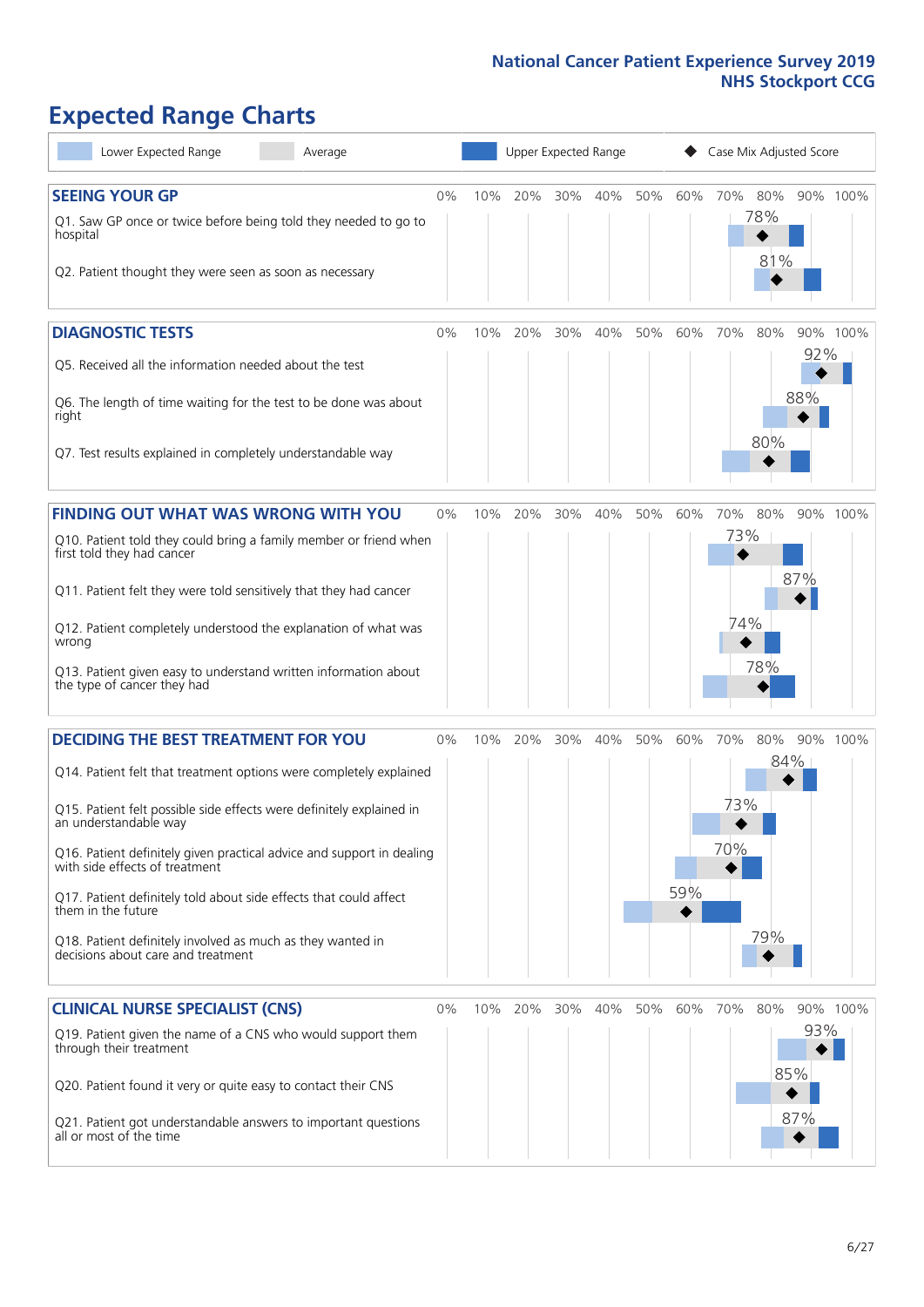# **Expected Range Charts**

| Lower Expected Range<br>Average                                                                                                                                                                                 |    |     |     |     | Upper Expected Range |     |            |     | Case Mix Adjusted Score |            |          |
|-----------------------------------------------------------------------------------------------------------------------------------------------------------------------------------------------------------------|----|-----|-----|-----|----------------------|-----|------------|-----|-------------------------|------------|----------|
| <b>SUPPORT FOR PEOPLE WITH CANCER</b><br>Q22. Hospital staff gave information about support or self-help<br>groups for people with cancer<br>Q23. Hospital staff discussed or gave information about the impact | 0% | 10% | 20% | 30% | 40%                  | 50% | 60%        | 70% | 80%                     | 91%<br>85% | 90% 100% |
| cancer could have on day to day activities<br>Q24. Hospital staff gave information on getting financial help or<br>possible benefits                                                                            |    |     |     |     |                      |     | 61%        |     | 81%                     |            |          |
| Q25. Hospital staff told patient they could get free prescriptions                                                                                                                                              |    |     |     |     |                      |     |            |     |                         |            |          |
| <b>OPERATIONS</b>                                                                                                                                                                                               | 0% | 10% | 20% | 30% | 40%                  | 50% | 60%        | 70% | 80%                     |            | 90% 100% |
| Q27. Beforehand, patient had all the information needed about the<br>operation                                                                                                                                  |    |     |     |     |                      |     |            |     | 77%                     | 94%        |          |
| Q28. Afterwards, staff completely explained how operation had<br>gone in understandable way                                                                                                                     |    |     |     |     |                      |     |            |     |                         |            |          |
| <b>HOSPITAL CARE AS AN INPATIENT</b>                                                                                                                                                                            | 0% | 10% | 20% | 30% | 40%                  | 50% | 60%        | 70% | 80%                     |            | 90% 100% |
| Q30. Hospital staff didn't talk in front of patient as if patient wasn't<br>there                                                                                                                               |    |     |     |     |                      |     |            |     | 84%                     | 87%        |          |
| Q31. Patient had confidence and trust in all doctors treating them                                                                                                                                              |    |     |     |     |                      |     |            |     |                         |            |          |
| Q32. Patient's family or someone close definitely felt able to talk to<br>a doctor                                                                                                                              |    |     |     |     |                      |     |            | 70% |                         |            |          |
| Q33. Patient had confidence and trust in all the ward nurses<br>treating them                                                                                                                                   |    |     |     |     |                      |     |            | 70% |                         |            |          |
| Q34. Patient thought there were always or nearly always enough<br>nurses on duty to care for them                                                                                                               |    |     |     |     |                      |     | 63%<br>63% |     |                         |            |          |
| Q35. All hospital staff asked patient what name they prefer to be<br>called by                                                                                                                                  |    |     |     |     |                      |     |            |     |                         | 86%        |          |
| Q36. Patient always given enough privacy when discussing<br>condition or treatment                                                                                                                              |    |     |     |     |                      |     | 55%        |     |                         |            |          |
| Q37. Patient definitely found hospital staff to discuss worries or<br>fears during their inpatient visit                                                                                                        |    |     |     |     |                      |     |            |     |                         |            |          |
| Q38. Hospital staff definitely did everything they could to help<br>control pain                                                                                                                                |    |     |     |     |                      |     |            |     | 78%                     |            |          |
| Q39. Patient always felt they were treated with respect and dignity<br>while in hospital                                                                                                                        |    |     |     |     |                      |     |            |     | 84%                     |            |          |
| Q40. Patient given clear written information about what should or<br>should not do after leaving hospital                                                                                                       |    |     |     |     |                      |     |            |     |                         | 89%        |          |
| Q41. Hospital staff told patient who to contact if worried about<br>condition or treatment after leaving hospital                                                                                               |    |     |     |     |                      |     |            |     |                         | 95%        |          |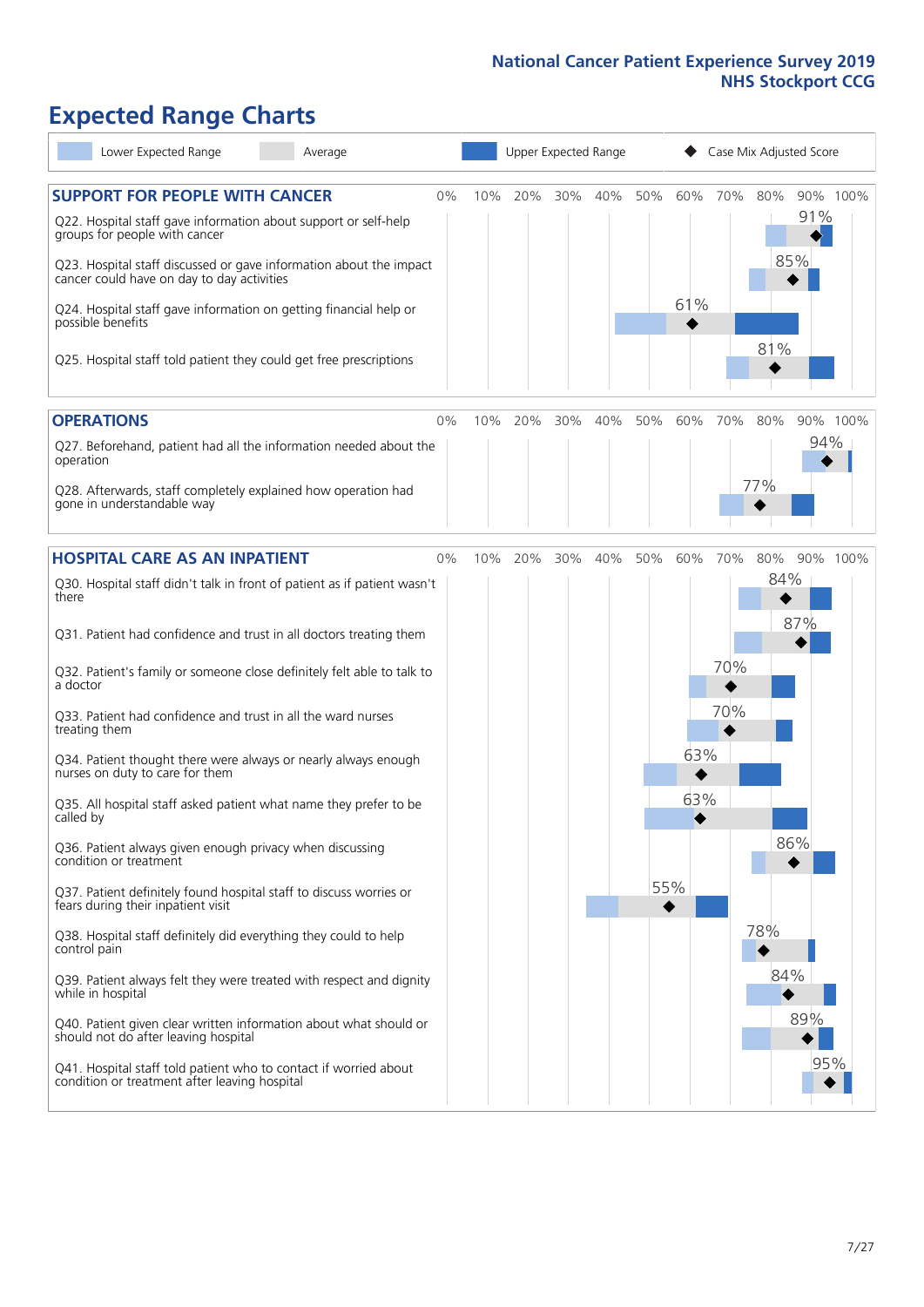# **Expected Range Charts**

| Lower Expected Range                                                                                                                      | Average |    |     |     |     | Upper Expected Range                    |     |          |            | Case Mix Adjusted Score |          |          |
|-------------------------------------------------------------------------------------------------------------------------------------------|---------|----|-----|-----|-----|-----------------------------------------|-----|----------|------------|-------------------------|----------|----------|
| <b>HOSPITAL CARE AS A DAY PATIENT / OUTPATIENT 0%</b><br>Q43. Patient definitely found hospital staff to discuss worries or               |         |    | 10% | 20% | 30% | 40%                                     | 50% | 60%      | 70%<br>69% | 80%                     |          | 90% 100% |
| fears during their outpatient or day case visit<br>Q44. Cancer doctor had the right documents at patient's last<br>outpatient appointment |         |    |     |     |     |                                         |     |          |            |                         |          | 97%      |
| Q46. Beforehand patient completely had all information needed<br>about radiotherapy treatment                                             |         |    |     |     |     |                                         |     |          |            |                         | 85%      |          |
| Q47. Patient completely given understandable information about<br>whether radiotherapy was working                                        |         |    |     |     |     |                                         |     | 55%      |            |                         |          |          |
| Q49. Beforehand patient completely had all information needed<br>about chemotherapy treatment                                             |         |    |     |     |     |                                         |     |          |            |                         | 85%      |          |
| Q50. Patient given enough information about whether<br>chemotherapy was working in a completely understandable way                        |         |    |     |     |     |                                         |     |          | 67%        |                         |          |          |
| <b>HOME CARE AND SUPPORT</b>                                                                                                              |         | 0% | 10% | 20% | 30% | 40%                                     | 50% | 60%      | 70%        | 80%                     |          | 90% 100% |
| Q51. Hospital staff definitely gave family or someone close all the<br>information needed to help care at home                            |         |    |     |     |     |                                         |     | 60%      |            |                         |          |          |
| Q52. Patient definitely given enough support from health or social<br>services during treatment                                           |         |    |     |     |     |                                         |     | 61%      |            |                         |          |          |
| Q53. Patient definitely given enough support from health or social<br>services after treatment                                            |         |    |     |     |     |                                         |     | 54%      |            |                         |          |          |
| <b>CARE FROM YOUR GENERAL PRACTICE</b>                                                                                                    |         | 0% | 10% | 20% | 30% | 40%                                     | 50% | 60%      | 70%        | 80%                     |          | 90% 100% |
| Q54. GP given enough information about patient's condition and<br>treatment                                                               |         |    |     |     |     |                                         |     |          |            |                         |          | 97%      |
| Q55. General practice staff definitely did everything they could to<br>support patient during treatment                                   |         |    |     |     |     |                                         |     | 61%      |            |                         |          |          |
| <b>YOUR OVERALL NHS CARE</b>                                                                                                              |         | 0% | 10% | 20% | 30% | 40%                                     | 50% | 60%      | 70%        | 80%                     |          | 90% 100% |
| Q56. Different people treating and caring for patient always work<br>well together to give best possible care                             |         |    |     |     |     |                                         |     |          | 72%        |                         |          |          |
| Q57. Patient given a care plan                                                                                                            |         |    |     |     |     | 43%                                     |     |          |            |                         |          |          |
| Q58. Overall the administration of care was good or very good                                                                             |         |    |     |     |     |                                         |     |          |            |                         | 86%      |          |
| Q59. Patient felt length of time for attending clinics and<br>appointments for cancer was about right                                     |         |    |     |     |     |                                         |     | 64%<br>◆ |            |                         |          |          |
| Q60. Someone discussed with patient whether they would like to<br>take part in cancer research                                            |         |    |     |     |     | 42%<br>$\hat{\textcolor{red} \diamond}$ |     |          |            |                         |          |          |
|                                                                                                                                           |         | 0  |     | 2   | 3   | 4                                       | 5   | 6        |            | 8                       | 9<br>8.8 | 10       |
| Q61. Patient's average rating of care scored from very poor to very<br>good                                                               |         |    |     |     |     |                                         |     |          |            |                         |          |          |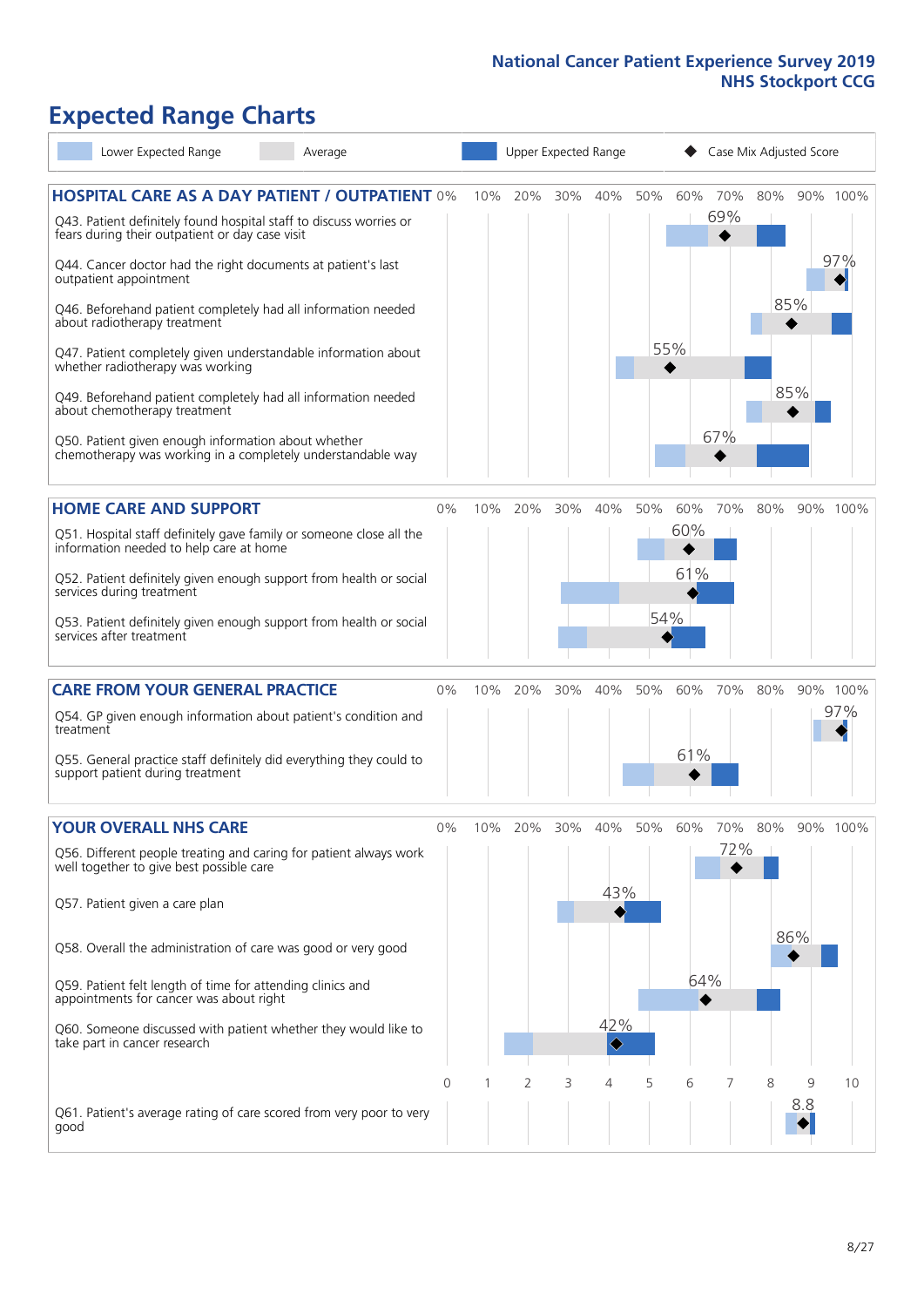# **Comparability Tables**

\* Indicates where a score has been suppressed because there are less than 21 responses.

\*\* No score available for 2018.

 $\triangle$  or  $\nabla$ 

Change 2018-2019: Indicates where 2019 score is significantly higher or lower than 2018 score Change Overall: Indicates significant change overall (2015, 2016, 2017, 2018 and 2019).

Adjusted Score below Lower Expected Range Adjusted Score between Upper and Lower Expected Ranges Adjusted Score above Upper

Expected Range

|                                                                             |           |               | Unadjusted Scores |               |                                          |         |               | Case Mix Adjusted Scores |                                     |                   |
|-----------------------------------------------------------------------------|-----------|---------------|-------------------|---------------|------------------------------------------|---------|---------------|--------------------------|-------------------------------------|-------------------|
|                                                                             | 2018<br>n | 2018<br>Score | 2019<br>n         | 2019<br>Score | $\sqrt{Change} Change $<br>2018-<br>2019 | Overall | 2019<br>Score | Lower<br>Range           | Upper<br>Expected Expected<br>Range | National<br>Score |
| <b>SEEING YOUR GP</b>                                                       |           |               |                   |               |                                          |         |               |                          |                                     |                   |
| Q1. Saw GP once or twice before being told they needed to go<br>to hospital | 177       | 78%           | 209               | 77%           |                                          |         | 78%           | 73%                      | 84%                                 | 79%               |
| Q2. Patient thought they were seen as soon as necessary                     | 253       | 83%           | 285               | 82%           |                                          |         | 81%           | 80%                      | 88%                                 | 84%               |
| <b>DIAGNOSTIC TESTS</b>                                                     |           |               |                   |               |                                          |         |               |                          |                                     |                   |
| $\sigma$ , and if $\sigma$ is the set of $\sigma$                           | الملد ملد | مقدمقد        | $\bigcap$         | $\sim$        |                                          |         | 0.201         | $\sim$ $\sim$ $\sim$     | 0.001                               | $P - Q$           |

| Q5. Received all the information needed about the test                    | $***$ | **  | 24٠ | 93% | 92% | 92% | 98% | 95% |
|---------------------------------------------------------------------------|-------|-----|-----|-----|-----|-----|-----|-----|
| Q6. The length of time waiting for the test to be done was<br>about right | 215   | 89% | 245 | 88% | 88% | 84% | 92% | 88% |
| Q7. Test results explained in completely understandable way               | 213   | 81% | 243 | 80% | 80% | 75% | 85% | 80% |

| <b>FINDING OUT WHAT WAS WRONG WITH YOU</b>                                                      |     |     |     |     |     |     |     |     |
|-------------------------------------------------------------------------------------------------|-----|-----|-----|-----|-----|-----|-----|-----|
| Q10. Patient told they could bring a family member or friend<br>when first told they had cancer | 241 | 74% | 266 | 73% | 73% | 71% | 83% | 77% |
| Q11. Patient felt they were told sensitively that they had cancer                               | 251 | 87% | 285 | 87% | 87% | 82% | 90% | 86% |
| Q12. Patient completely understood the explanation of what<br>was wrong                         | 252 | 72% | 287 | 74% | 74% | 68% | 78% | 73% |
| Q13. Patient given easy to understand written information<br>about the type of cancer they had  | 229 | 74% | 261 | 78% | 78% | 69% | 80% | 74% |

| <b>DECIDING THE BEST TREATMENT FOR YOU</b>                                                              |      |     |     |     |     |     |     |     |
|---------------------------------------------------------------------------------------------------------|------|-----|-----|-----|-----|-----|-----|-----|
| Q14. Patient felt that treatment options were completely<br>explained                                   | 216  | 87% | 256 | 84% | 84% | 79% | 88% | 83% |
| Q15. Patient felt possible side effects were definitely explained<br>in an understandable way           | 238  | 78% | 268 | 72% | 73% | 67% | 78% | 73% |
| Q16. Patient definitely given practical advice and support in<br>dealing with side effects of treatment | 238  | 74% | 277 | 70% | 70% | 62% | 73% | 67% |
| Q17. Patient definitely told about side effects that could affect<br>them in the future                 | 229  | 60% | 254 | 59% | 59% | 51% | 63% | 57% |
| Q18. Patient definitely involved as much as they wanted in<br>decisions about care and treatment        | $**$ | **  | 279 | 80% | 79% | 76% | 86% | 81% |

| <b>CLINICAL NURSE SPECIALIST (CNS)</b>                                                    |     |     |     |     |     |     |     |     |
|-------------------------------------------------------------------------------------------|-----|-----|-----|-----|-----|-----|-----|-----|
| [Q19. Patient given the name of a CNS who would support them<br>through their treatment   | 245 | 93% | 275 | 92% | 93% | 89% | 95% | 92% |
| Q20. Patient found it very or quite easy to contact their CNS                             | 207 | 89% | 237 | 86% | 85% | 80% | 90% | 85% |
| Q21. Patient got understandable answers to important<br>questions all or most of the time | 193 | 93% | 226 | 88% | 87% | 83% | 92% | 87% |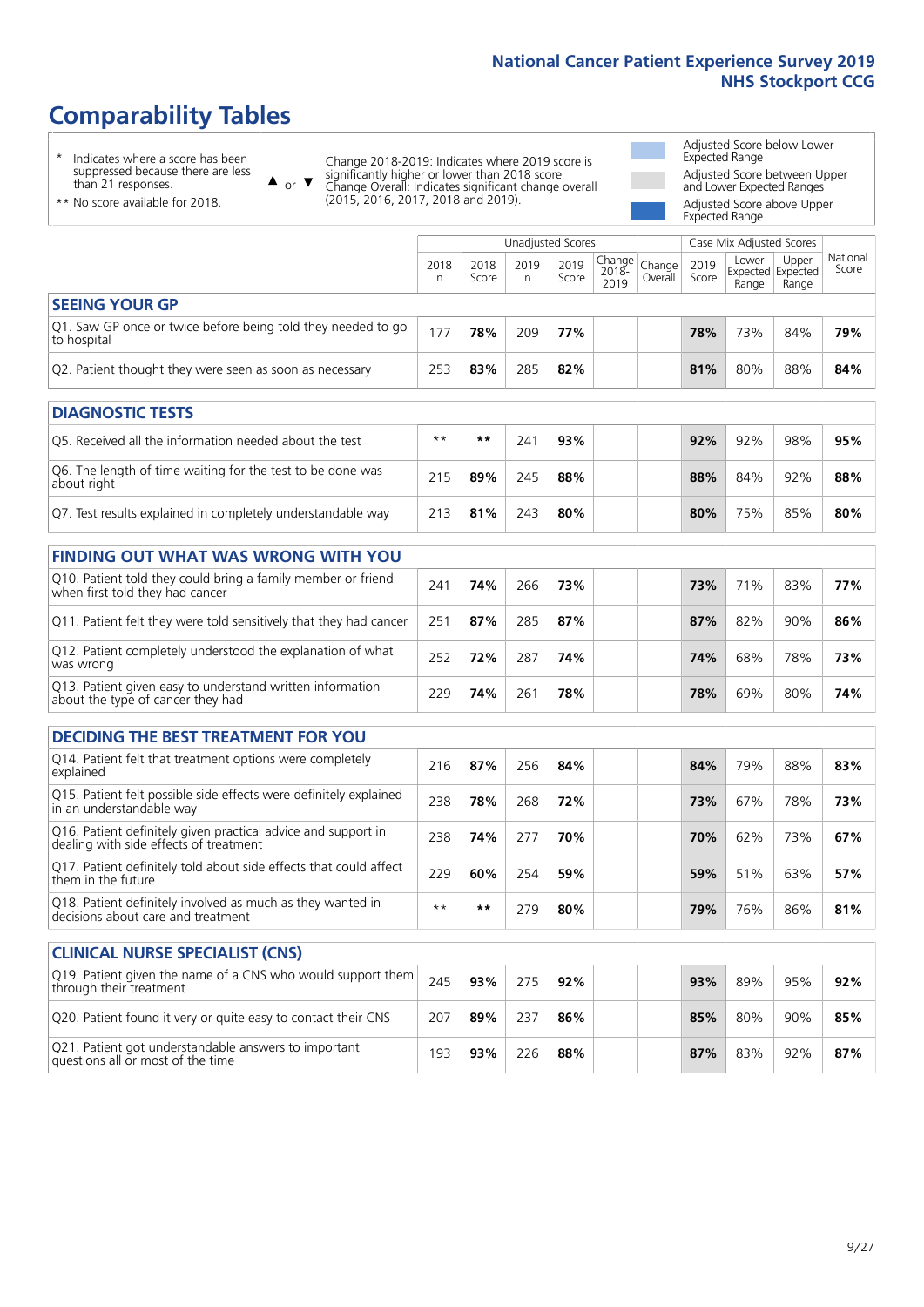# **Comparability Tables**

\* Indicates where a score has been suppressed because there are less than 21 responses.

\*\* No score available for 2018.

 $\triangle$  or  $\nabla$ 

Change 2018-2019: Indicates where 2019 score is significantly higher or lower than 2018 score Change Overall: Indicates significant change overall (2015, 2016, 2017, 2018 and 2019).

Adjusted Score below Lower Expected Range Adjusted Score between Upper and Lower Expected Ranges Adjusted Score above Upper Expected Range

|                                                                                                                   |              |               |           | <b>Unadjusted Scores</b> |                         |                   |               | Case Mix Adjusted Scores            |                |                   |
|-------------------------------------------------------------------------------------------------------------------|--------------|---------------|-----------|--------------------------|-------------------------|-------------------|---------------|-------------------------------------|----------------|-------------------|
|                                                                                                                   | 2018<br>n    | 2018<br>Score | 2019<br>n | 2019<br>Score            | Change<br>2018-<br>2019 | Change<br>Overall | 2019<br>Score | Lower<br>Expected Expected<br>Range | Upper<br>Range | National<br>Score |
| <b>SUPPORT FOR PEOPLE WITH CANCER</b>                                                                             |              |               |           |                          |                         |                   |               |                                     |                |                   |
| Q22. Hospital staff gave information about support or self-help<br>groups for people with cancer                  | 198          | 88%           | 235       | 91%                      |                         |                   | 91%           | 84%                                 | 92%            | 88%               |
| Q23. Hospital staff discussed or gave information about the<br>impact cancer could have on day to day activities  | 167          | 87%           | 189       | 85%                      |                         |                   | 85%           | 79%                                 | 89%            | 84%               |
| Q24. Hospital staff gave information on getting financial help or<br>possible benefits                            | 121          | 64%           | 131       | 60%                      |                         |                   | 61%           | 54%                                 | 71%            | 63%               |
| Q25. Hospital staff told patient they could get free prescriptions                                                | 121          | 81%           | 103       | 82%                      |                         |                   | 81%           | 75%                                 | 89%            | 82%               |
| <b>OPERATIONS</b>                                                                                                 |              |               |           |                          |                         |                   |               |                                     |                |                   |
| Q27. Beforehand, patient had all the information needed about<br>the operation                                    | 159          | 98%           | 178       | 94%                      |                         |                   | 94%           | 93%                                 | 99%            | 96%               |
| Q28. Afterwards, staff completely explained how operation had<br>gone in understandable way                       | 163          | 77%           | 176       | 77%                      |                         |                   | 77%           | 73%                                 | 85%            | 79%               |
| <b>HOSPITAL CARE AS AN INPATIENT</b>                                                                              |              |               |           |                          |                         |                   |               |                                     |                |                   |
| Q30. Hospital staff didn't talk in front of patient as if patient<br>wasn't there                                 | $* *$        | **            | 148       | 84%                      |                         |                   | 84%           | 78%                                 | 90%            | 84%               |
| Q31. Patient had confidence and trust in all doctors treating<br>them                                             | $\star\star$ | **            | 148       | 88%                      |                         |                   | 87%           | 78%                                 | 90%            | 84%               |
| Q32. Patient's family or someone close definitely felt able to talk<br>to a doctor                                | $\star\star$ | **            | 119       | 71%                      |                         |                   | 70%           | 64%                                 | 80%            | 72%               |
| Q33. Patient had confidence and trust in all the ward nurses<br>treating them                                     | $***$        | **            | 147       | 70%                      |                         |                   | 70%           | 67%                                 | 81%            | 74%               |
| Q34. Patient thought there were always or nearly always<br>enough nurses on duty to care for them                 | $**$         | **            | 146       | 63%                      |                         |                   | 63%           | 57%                                 | 72%            | 64%               |
| Q35. All hospital staff asked patient what name they prefer to<br>be called by                                    | $**$         | **            | 145       | 63%                      |                         |                   | 63%           | 61%                                 | 80%            | 71%               |
| Q36. Patient always given enough privacy when discussing<br>condition or treatment                                | $\star\star$ | **            | 146       | 86%                      |                         |                   | 86%           | 79%                                 | 90%            | 85%               |
| Q37. Patient definitely found hospital staff to discuss worries or<br>fears during their inpatient visit          | $***$        | **            | 105       | 55%                      |                         |                   | 55%           | 42%                                 | 61%            | 52%               |
| Q38. Hospital staff definitely did everything they could to help<br>control pain                                  | $***$        | **            | 132       | 79%                      |                         |                   | 78%           | 76%                                 | 89%            | 83%               |
| Q39. Patient always felt they were treated with respect and<br>dignity while in hospital                          | $\star\star$ | **            | 148       | 84%                      |                         |                   | 84%           | 82%                                 | 93%            | 88%               |
| Q40. Patient given clear written information about what should<br>or should not do after leaving hospital         | $**$         | **            | 134       | 89%                      |                         |                   | 89%           | 80%                                 | 92%            | 86%               |
| Q41. Hospital staff told patient who to contact if worried about<br>condition or treatment after leaving hospital | $**$         | **            | 143       | 94%                      |                         |                   | 95%           | 90%                                 | 98%            | 94%               |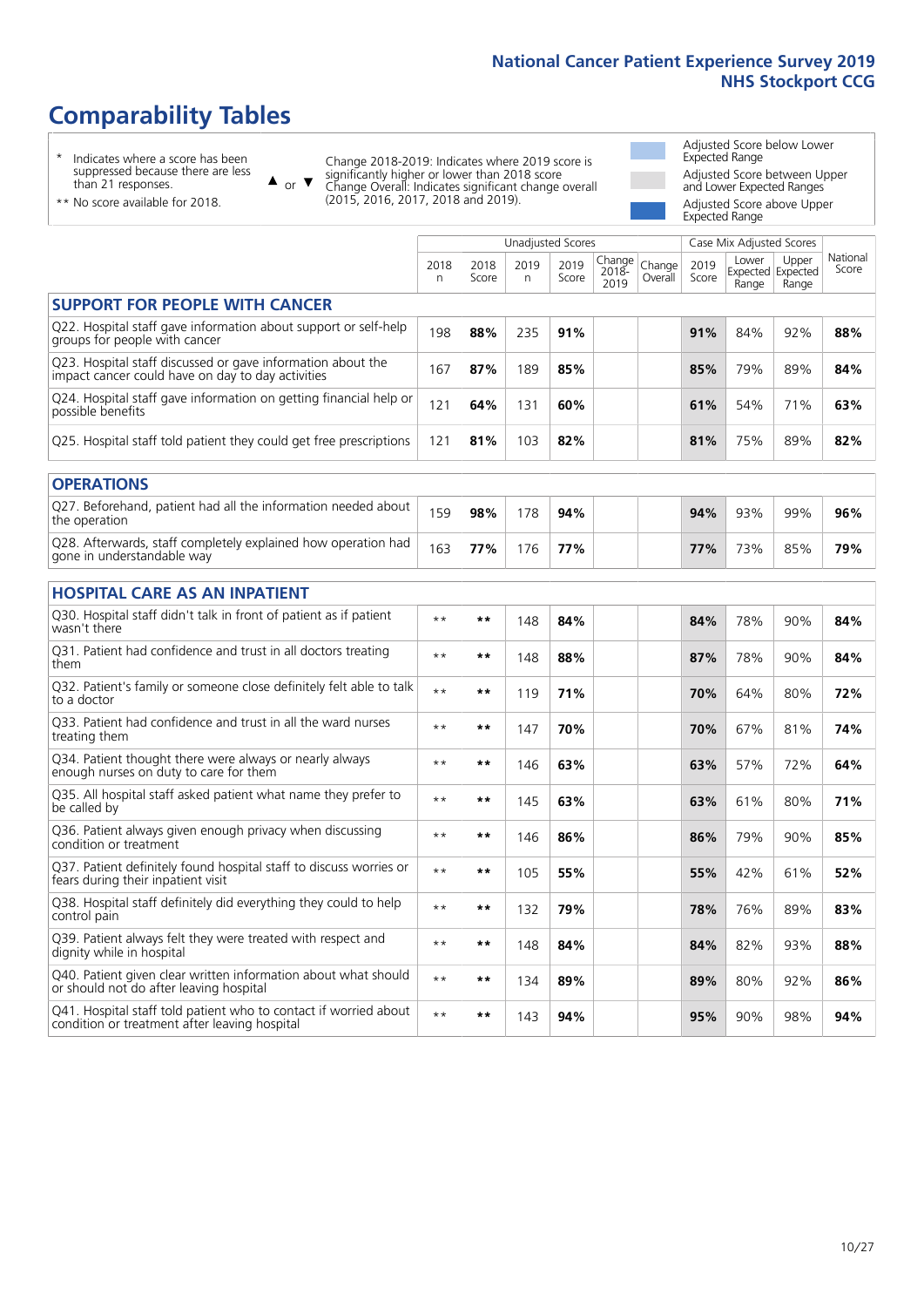# **Comparability Tables**

\* Indicates where a score has been suppressed because there are less than 21 responses.

\*\* No score available for 2018.

 $\triangle$  or  $\nabla$ 

Change 2018-2019: Indicates where 2019 score is significantly higher or lower than 2018 score Change Overall: Indicates significant change overall (2015, 2016, 2017, 2018 and 2019).

Adjusted Score below Lower Expected Range Adjusted Score between Upper and Lower Expected Ranges Adjusted Score above Upper Expected Range

|                                                                                                                       |              |               |            | <b>Unadjusted Scores</b> |                         |                   |               | Case Mix Adjusted Scores            |                |                   |
|-----------------------------------------------------------------------------------------------------------------------|--------------|---------------|------------|--------------------------|-------------------------|-------------------|---------------|-------------------------------------|----------------|-------------------|
|                                                                                                                       | 2018<br>n    | 2018<br>Score | 2019<br>n. | 2019<br>Score            | Change<br>2018-<br>2019 | Change<br>Overall | 2019<br>Score | Lower<br>Expected Expected<br>Range | Upper<br>Range | National<br>Score |
| <b>HOSPITAL CARE AS A DAY PATIENT / OUTPATIENT</b>                                                                    |              |               |            |                          |                         |                   |               |                                     |                |                   |
| Q43. Patient definitely found hospital staff to discuss worries or<br>fears during their outpatient or day case visit | 178          | 79%           | 222        | 69%                      |                         |                   | 69%           | 64%                                 | 76%            | 71%               |
| Q44. Cancer doctor had the right documents at patient's last<br>outpatient appointment                                | 219          | 96%           | 247        | 97%                      |                         |                   | 97%           | 93%                                 | 98%            | 96%               |
| Q46. Beforehand patient completely had all information needed<br>about radiotherapy treatment                         | 47           | 94%           | 61         | 85%                      |                         |                   | 85%           | 78%                                 | 95%            | 86%               |
| Q47. Patient completely given understandable information<br>about whether radiotherapy was working                    | 40           | 63%           | 50         | 56%                      |                         |                   | 55%           | 46%                                 | 73%            | 60%               |
| Q49. Beforehand patient completely had all information needed<br>about chemotherapy treatment                         | 106          | 89%           | 118        | 86%                      |                         |                   | 85%           | 78%                                 | 91%            | 84%               |
| Q50. Patient given enough information about whether<br>chemotherapy was working in a completely understandable way    | 100          | 71%           | 108        | 69%                      |                         |                   | 67%           | 59%                                 | 76%            | 68%               |
| <b>HOME CARE AND SUPPORT</b>                                                                                          |              |               |            |                          |                         |                   |               |                                     |                |                   |
| Q51. Hospital staff definitely gave family or someone close all<br>the information needed to help care at home        | 206          | 66%           | 243        | 60%                      |                         |                   | 60%           | 54%                                 | 66%            | 60%               |
| Q52. Patient definitely given enough support from health or<br>social services during treatment                       | 138          | 47%           | 140        | 61%                      |                         |                   | 61%           | 43%                                 | 62%            | 52%               |
| Q53. Patient definitely given enough support from health or<br>social services after treatment                        | 94           | 45%           | 86         | 56%                      |                         |                   | 54%           | 34%                                 | 56%            | 45%               |
| <b>CARE FROM YOUR GENERAL PRACTICE</b>                                                                                |              |               |            |                          |                         |                   |               |                                     |                |                   |
| Q54. GP given enough information about patient's condition<br>and treatment                                           | 215          | 94%           | 241        | 98%                      |                         |                   | 97%           | 93%                                 | 98%            | 95%               |
| Q55. General practice staff definitely did everything they could<br>to support patient during treatment               | 164          | 60%           | 193        | 61%                      |                         |                   | 61%           | 51%                                 | 65%            | 58%               |
| <b>YOUR OVERALL NHS CARE</b>                                                                                          |              |               |            |                          |                         |                   |               |                                     |                |                   |
| Q56. Different people treating and caring for patient always<br>work well together to give best possible care         | $\star\star$ | $***$         | 270        | 72%                      |                         |                   | 72%           | 68%                                 | 78%            | 73%               |
| Q57. Patient given a care plan                                                                                        | 193          | 38%           | 225        | 42%                      |                         | ▲                 | 43%           | 31%                                 | 44%            | 38%               |
| Q58. Overall the administration of care was good or very good                                                         | 253          | 91%           | 285        | 86%                      |                         |                   | 86%           | 85%                                 | 92%            | 89%               |
| Q59. Patient felt length of time for attending clinics and<br>appointments for cancer was about right                 | 251          | 65%           | 283        | 64%                      |                         |                   | 64%           | 62%                                 | 77%            | 69%               |
| Q60. Someone discussed with patient whether they would like<br>to take part in cancer research                        | 239          | 28%           | 270        | 41%                      | ▲                       | ▲                 | 42%           | 21%                                 | 39%            | 30%               |
| Q61. Patient's average rating of care scored from very poor to<br>very good                                           | 251          | 9.0           | 283        | 8.8                      |                         |                   | 8.8           | 8.6                                 | 9.0            | 8.8               |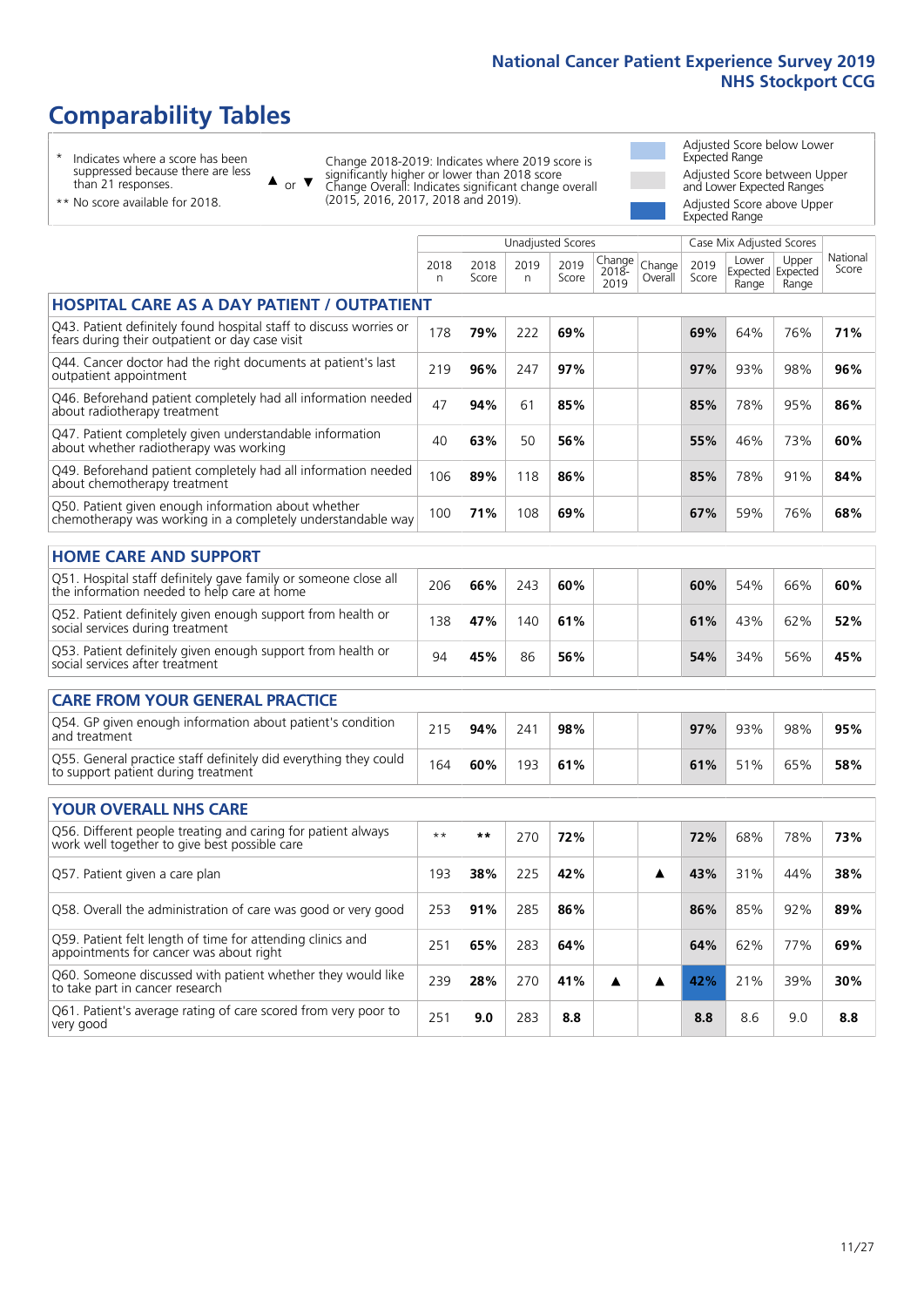# **Tumour Type Tables**

- \* Indicates where a score has been suppressed because there are less than 21 responses.
- n.a. Indicates that there were no respondents for that tumour group.

| <b>SEEING YOUR GP</b>                           |            |         |               |            |                    |                |                                               |         | Tumour Group |         |         |                 |                                                           |         |                |
|-------------------------------------------------|------------|---------|---------------|------------|--------------------|----------------|-----------------------------------------------|---------|--------------|---------|---------|-----------------|-----------------------------------------------------------|---------|----------------|
|                                                 |            | Brain   | <b>Breast</b> | Colorectal | ᠊ᢛ<br>Gynaecologic | Haematological | Head and<br>Neck                              | Lung    | Prostate     | Sarcoma | Skin    | Upper<br>Gastro | $\sigma$<br>Irologica                                     | Other   | All<br>Cancers |
| Q1. Saw GP once or twice before being told they | <b>CCG</b> | $\star$ | 100% 81%      |            | $\star$            | 67%            | $\star$                                       | $\star$ | 76%          |         | $\star$ | $\star$         | 87%                                                       | $\star$ | 77%            |
| needed to go to hospital                        | National   | 59%     |               |            | 94% 75% 77%        |                |                                               |         |              |         |         |                 | 67%   79%   71%   82%   71%   90%   74%   83%   74%   79% |         |                |
| Q2. Patient thought they were seen as soon as   | <b>CCG</b> | $\star$ |               | 92% 85%    | $\star$            | 78%            | $\star$                                       | $\star$ | 72%          | $\star$ | $\star$ | $\star$         | 91%                                                       | $\star$ | 82%            |
| necessary                                       | National   | 79%     |               | 89% 83%    |                    |                | 81%   82%   81%   84%   86%   69%   85%   79% |         |              |         |         |                 | 85% 79%                                                   |         | 84%            |

#### **DIAGNOSTIC TESTS** Tumour Group

|                                                   |              | Brain<br>CNS | <b>Breast</b> | Colorectal<br>LGT           | ᠊ᢛ<br>Gynaecologic | Haematological | Head and<br>Neck | Lung        | Prostate | Sarcoma | Skin                                        | Upper<br>Gastro | rological | Other   | All<br>Cancers |
|---------------------------------------------------|--------------|--------------|---------------|-----------------------------|--------------------|----------------|------------------|-------------|----------|---------|---------------------------------------------|-----------------|-----------|---------|----------------|
| Q5. Received all the information needed about     | CCG          | $\star$      | 95% 91%       |                             | $\star$            | 90%            | $\star$          | $\star$     | 90%      |         | $\star$                                     | $\star$         | 91%       | $\star$ | 93%            |
| the test                                          | National     | 93%          | 95%           | 95%                         | 93%                | 95%            |                  | 93% 95% 95% |          | 93%     | 96%                                         |                 | 95% 95%   | 95%     | 95%            |
| Q6. The length of time waiting for the test to be | <b>CCG</b>   | $\star$      | 91%           | 91%                         | $\star$            | 88%            | $\star$          | $\star$     | 86%      | $\star$ | $\star$                                     | $\star$         | 88%       | $\star$ | 88%            |
| done was about right                              | National     |              |               | 84% 91% 88%                 |                    |                |                  |             |          |         | 86% 89% 88% 87% 87% 81% 87% 84% 87% 86% 88% |                 |           |         |                |
| Q7. Test results explained in completely          | CCG          | $\star$      |               | 89% 83%                     | $\star$            | 71%            | $\star$          | $\star$     | $\star$  | $\star$ | $\star$                                     | $\star$         | 74%       | $\star$ | 80%            |
| understandable way                                | National 71% |              |               | 83% 82% 77% 77% 79% 80% 80% |                    |                |                  |             |          |         | 78% 84% 75% 80% 76% 80%                     |                 |           |         |                |

| <b>FINDING OUT WHAT WAS WRONG WITH YOU</b>        |          |         |               |                             |                |                    |                        |         | <b>Tumour Group</b> |         |         |                 |          |          |                |
|---------------------------------------------------|----------|---------|---------------|-----------------------------|----------------|--------------------|------------------------|---------|---------------------|---------|---------|-----------------|----------|----------|----------------|
|                                                   |          | Brain   | <b>Breast</b> | olorectal.<br>LGT<br>$\cup$ | Gynaecological | aematological<br>Ĩ | ad and<br>Neck<br>Head | Lung    | Prostate            | Sarcoma | Skin    | Upper<br>Gastro | rologica | Other    | All<br>Cancers |
| Q10. Patient told they could bring a family       | CCG      | $\star$ | 72%           | 83%                         |                | 73%                | $\star$                | $\star$ | 83%                 | $\star$ | $\star$ | $\star$         | 61%      | $\ast$   | 73%            |
| member or friend when first told they had cancer  | National | 85%     | 82%           | 82%                         | 71%            | 71%                | 71%                    | 77%     | 79%                 | 73%     | 69%     | 76%             | 73%      | 75%      | 77%            |
| Q11. Patient felt they were told sensitively that | CCG      | $\star$ | 94%           | 90%                         |                | 81%                | $^\star$               | $\star$ | 88%                 | $\star$ | $\star$ |                 | 88%      | $^\star$ | 87%            |
| they had cancer                                   | National | 79%     | 89% 87%       |                             | 82%            |                    | 84% 87%                | 83%     | 86%                 | 84%     | 89%     | 81%             | 84% 83%  |          | 86%            |
| Q12. Patient completely understood the            | CCG      | $\star$ | 80%           | 78%                         |                | 47%                | $\star$                | $\star$ | 75%                 | $\star$ | $\star$ |                 | 82%      | $^\star$ | 74%            |
| explanation of what was wrong                     | National | 66%     | 77%           | 79%                         | 73%            | 60%                | 78%                    | 76%     | 79%                 | 67%     | 80%     | 70%             | 77%      | 70%      | 73%            |
| Q13. Patient given easy to understand written     | CCG      | $\star$ | 84%           | 74%                         |                | 72%                | $\star$                | $\star$ | 87%                 | $\star$ | $\star$ | $\star$         | 84%      | $\ast$   | 78%            |
| information about the type of cancer they had     | National | 66%     | 78%           | 73%                         | 71%            | 76%                | 69%                    | 67%     | 83%                 |         | 67% 84% | 67%             | 74%      | 65%      | 74%            |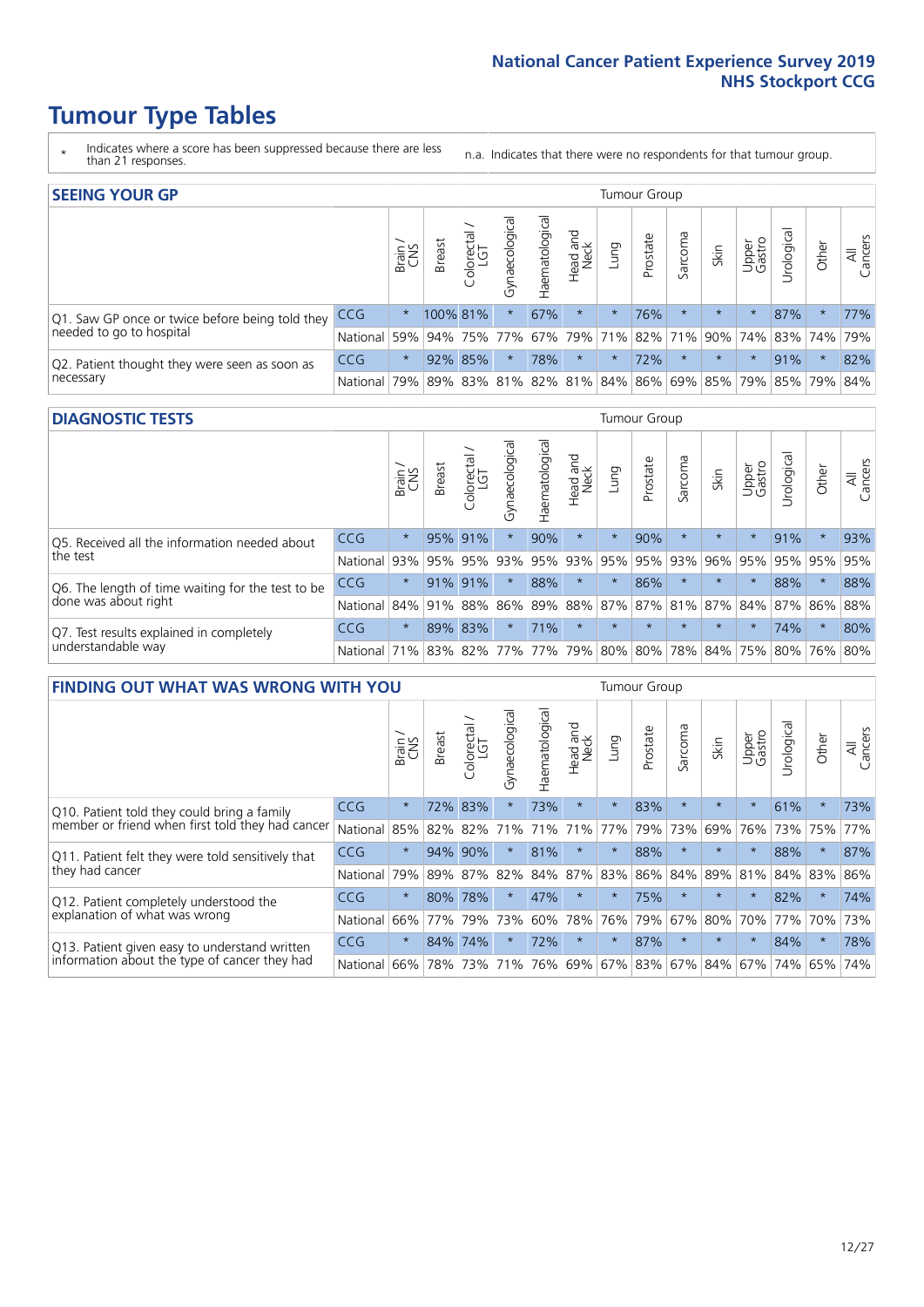# **Tumour Type Tables**

- \* Indicates where a score has been suppressed because there are less than 21 responses.
- n.a. Indicates that there were no respondents for that tumour group.

| <b>DECIDING THE BEST TREATMENT FOR YOU</b>         |            |         |               |                             |                |                |                         |         | <b>Tumour Group</b> |                                     |         |                 |            |         |                |
|----------------------------------------------------|------------|---------|---------------|-----------------------------|----------------|----------------|-------------------------|---------|---------------------|-------------------------------------|---------|-----------------|------------|---------|----------------|
|                                                    |            | Brain   | <b>Breast</b> | olorectal.<br>LGT<br>$\cup$ | Gynaecological | Haematological | ead and<br>Neck<br>Head | Lung    | Prostate            | arcoma<br>$\overline{2}$            | Skin    | Upper<br>Gastro | Jrological | Other   | All<br>Cancers |
| Q14. Patient felt that treatment options were      | <b>CCG</b> | $\star$ | 88%           | 83%                         | $\star$        | 76%            | $\star$                 | $\star$ | 86%                 | $\star$                             |         | $\star$         | 90%        | $\star$ | 84%            |
| completely explained                               | National   | 85%     | 85%           | 85%                         | 85%            | 82%            | 87%                     | 84%     | 83%                 | 83%                                 | 89%     | 81%             | 83%        | 79%     | 83%            |
| Q15. Patient felt possible side effects were       | <b>CCG</b> | $\star$ | 71%           | 68%                         | $\star$        | 69%            | $\star$                 | $\star$ | 83%                 | $\star$                             |         | $\star$         | 64%        | $\star$ | 72%            |
| definitely explained in an understandable way      | National   | 69%     | 74%           | 76%                         | 75%            | 69%            | 73%                     | 74%     | 73%                 | 73%                                 | 77%     | 72%             | 71%        | 70%     | 73%            |
| Q16. Patient definitely given practical advice and | CCG        | $\star$ | 75%           | 70%                         | $\star$        | 64%            | $\star$                 | $\star$ | 68%                 | $\star$                             | $\star$ | $\star$         | 61%        | $\star$ | 70%            |
| support in dealing with side effects of treatment  | National   | 63%     | 70%           | 70%                         | 69%            | 65%            | 70%                     | 69%     | 65%                 | 66%                                 | 71%     | 66%             | 63%        | 64%     | 67%            |
| Q17. Patient definitely told about side effects    | CCG        | $\star$ | 60%           | 50%                         | $\star$        | 55%            | $\star$                 | $\star$ | 64%                 | $\star$                             |         | $\star$         | 67%        | $\star$ | 59%            |
| that could affect them in the future               | National   | 62%     | 57%           | 59%                         | 56%            | 51%            | 64%                     | 56%     | 66%                 | 54%                                 | 66%     | 53%             |            | 56% 52% | 57%            |
| Q18. Patient definitely involved as much as they   | CCG        | $\star$ | 83%           | 77%                         | $\star$        | 74%            | $\star$                 | $\star$ | 83%                 | $^\star$                            | $\star$ | $\star$         | 79%        | $\star$ | 80%            |
| wanted in decisions about care and treatment       | National   | 79%     |               |                             |                |                |                         |         |                     | 81% 83% 81% 80% 81% 81% 84% 81% 87% |         | 79%             | 79%        | 78% 81% |                |

#### **CLINICAL NURSE SPECIALIST (CNS)** Tumour Group

|                                             |            | Brain   | Breast | Colorectal<br>LGT | ᢛ<br>Gynaecologi | Haematological | Head and<br>Neck | Lung                  | Prostate | Sarcoma | Skin                    | Upper<br>Gastro | $\sigma$<br>Irologica | Other   | All<br>Cancers |
|---------------------------------------------|------------|---------|--------|-------------------|------------------|----------------|------------------|-----------------------|----------|---------|-------------------------|-----------------|-----------------------|---------|----------------|
| Q19. Patient given the name of a CNS who    | <b>CCG</b> | $\star$ |        | 98% 95%           |                  | 92%            | $\star$          | $\star$               | 87%      | $\star$ | $\star$                 | $\star$         | 87%                   | $\star$ | 92%            |
| would support them through their treatment  | National   | 95%     | 95%    | 92%               | 95%              | 92%            | 91%              | 94% 91%               |          | 91%     | 91%                     | 93%             | 85% 89%               |         | 92%            |
| Q20. Patient found it very or quite easy to | CCG        | $\star$ |        | 93% 91%           |                  | 89%            | $\star$          | $\star$               | $\star$  | $\star$ | $\star$                 | $\star$         | 77%                   | $\star$ | 86%            |
| contact their CNS                           | National   | 86%     | 84%    | 88%               | 85%              |                |                  | 87%   86%   86%   80% |          | 86%     | 90%                     | 85%             | 83% 83%               |         | 85%            |
| Q21. Patient got understandable answers to  | CCG        | $\star$ | 96%    | 88%               | $\star$          | 89%            | $\star$          | $\star$               | $\star$  | $\star$ | $\star$                 | $\star$         | 82%                   | $\star$ | 88%            |
| important questions all or most of the time | National   | 82%     | 87%    | 89%               | 86%              |                |                  |                       |          |         | 89% 88% 86% 87% 87% 93% | 86%             | 87% 86% 87%           |         |                |

| <b>SUPPORT FOR PEOPLE WITH CANCER</b>                                                             |            |         |               |            |                |                |                         |          | <b>Tumour Group</b> |         |         |                 |            |         |                |
|---------------------------------------------------------------------------------------------------|------------|---------|---------------|------------|----------------|----------------|-------------------------|----------|---------------------|---------|---------|-----------------|------------|---------|----------------|
|                                                                                                   |            | Brain   | <b>Breast</b> | Colorectal | Gynaecological | Haematological | ead and<br>Neck<br>Head | Lung     | Prostate            | Sarcoma | Skin    | Upper<br>Gastro | Jrological | Other   | All<br>Cancers |
| Q22. Hospital staff gave information about<br>support or self-help groups for people with         | <b>CCG</b> | $\star$ | 95%           | 94%        | $\star$        | 90%            | $\star$                 | $^\star$ | 100%                | $\star$ | $\star$ | $\star$         | 83%        | $\star$ | 91%            |
| cancer                                                                                            | National   | 92%     | 92%           | 88%        | 87%            | 86%            | 88%                     | 87%      | 91%                 | 86%     | 90%     | 88%             | 81%        | 83%     | 88%            |
| Q23. Hospital staff discussed or gave information<br>about the impact cancer could have on day to | CCG        | $\star$ | 90%           | 89%        | $\star$        | 81%            | $\star$                 | $\star$  | $\star$             | n.a.    | $\star$ | $\star$         | 81%        | $\star$ | 85%            |
| day activities                                                                                    | National   | 84%     | 86%           | 85%        | 82%            | 84%            | 84%                     | 83%      | 88%                 | 81%     | 86%     | 83%             | 78%        | 79%     | 84%            |
| Q24. Hospital staff gave information on getting                                                   | CCG        | $\star$ | 43%           | $\star$    | $\star$        | 63%            | $\star$                 | $\star$  | $\star$             | $\star$ |         | $\star$         | $\star$    | $\ast$  | 60%            |
| financial help or possible benefits                                                               | National   | 78%     | 68%           | 61%        | 66%            | 61%            | 67%                     | 72%      | 55%                 | 64%     | 60%     | 64%             | 47%        | 59%     | 63%            |
| Q25. Hospital staff told patient they could get                                                   | CCG        | $\star$ | 84%           | $\star$    | $\star$        | 83%            | $\star$                 | $\star$  | $\star$             | $\star$ |         | $\star$         | $\star$    | $\star$ | 82%            |
| free prescriptions                                                                                | National   | 82%     | 81%           | 83%        | 79%            | 87%            |                         |          | 84% 86% 80%         | 78%     | 71%     | 84%             | 73%        | 81%     | 82%            |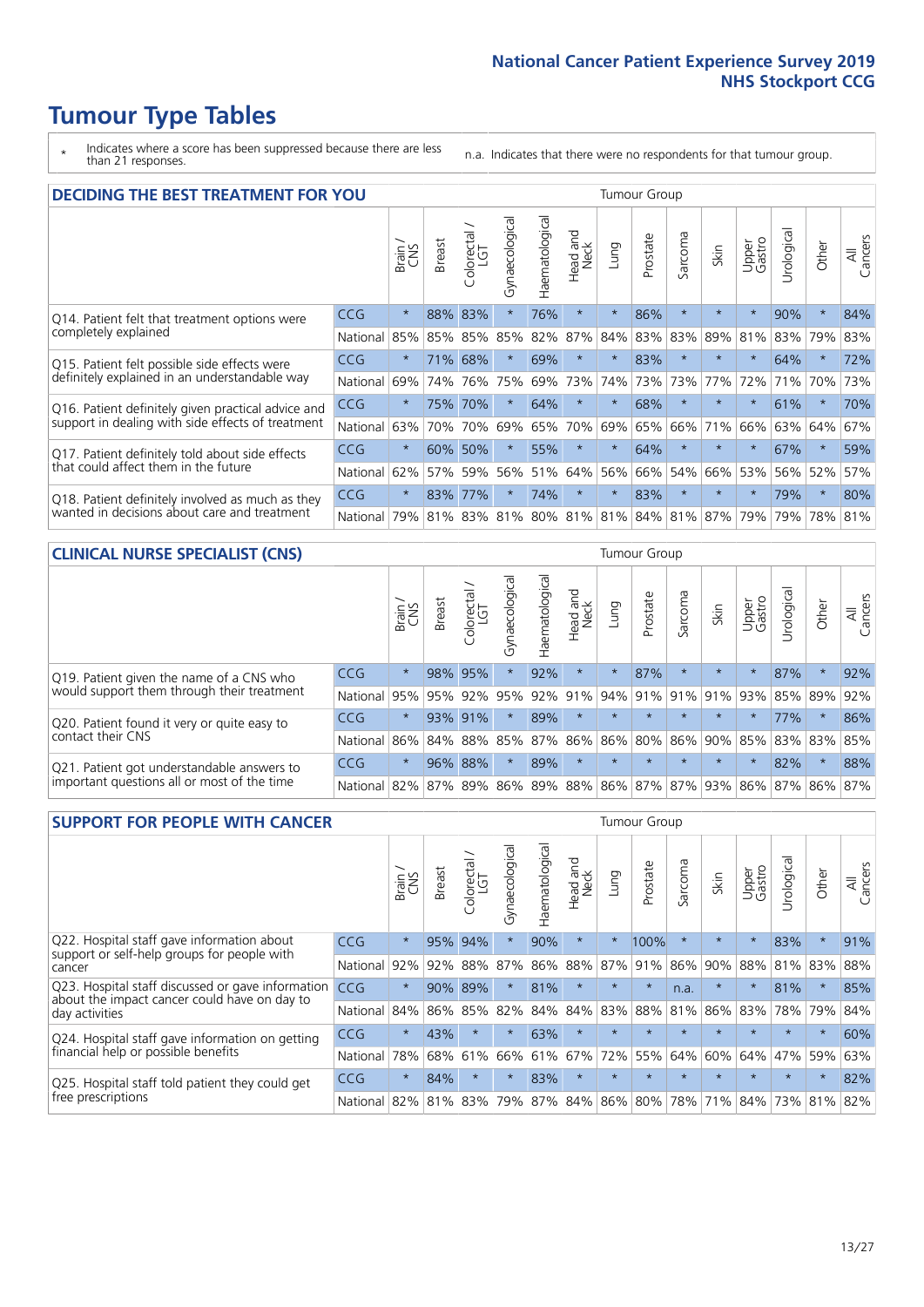# **Tumour Type Tables**

- \* Indicates where a score has been suppressed because there are less than 21 responses.
- n.a. Indicates that there were no respondents for that tumour group.

| <b>OPERATIONS</b>                                |              |         |               |                   |                    |                |                         |             | Tumour Group |         |         |                     |            |         |                |
|--------------------------------------------------|--------------|---------|---------------|-------------------|--------------------|----------------|-------------------------|-------------|--------------|---------|---------|---------------------|------------|---------|----------------|
|                                                  |              | Brain   | <b>Breast</b> | Colorectal<br>LGT | ᠊ᢛ<br>Gynaecologic | Haematological | Head and<br>Neck        | <b>Dung</b> | Prostate     | Sarcoma | Skin    | Upper<br>Gastro     | Jrological | Other   | All<br>Cancers |
| Q27. Beforehand, patient had all the information | CCG          | $\star$ |               | 100% 90%          | $\star$            | $\star$        | $\star$                 | $\star$     | $\star$      | n.a.    | $\star$ | $\star$             | 93%        | $\ast$  | 94%            |
| needed about the operation                       | National     | $96\%$  |               | 97% 96%           | 96%                |                | 94% 96% 95% 97% 95% 96% |             |              |         |         | 96%                 |            | 95% 95% | 96%            |
| Q28. Afterwards, staff completely explained how  | <b>CCG</b>   | $\star$ |               | 74% 87%           | $\star$            |                | $\star$                 | $\star$     | $\star$      | n.a.    | $\star$ | $\star$             | 72%        | $\star$ | 77%            |
| operation had gone in understandable way         | National 76% |         |               |                   |                    |                | 79% 83% 79% 78% 79%     |             |              |         |         | 79% 78% 80% 82% 79% |            | 76% 77% | 79%            |

#### **HOSPITAL CARE AS AN INPATIENT** Tumour Group

|                                                                                                  |              | Brain   | Breast  | Colorectal /<br>LGT     | Gynaecological | Haematological | Head and<br>Neck | Lung    | Prostate | Sarcoma | Skin            | Upper<br>Gastro | Urological | Other   | All<br>Cancers |
|--------------------------------------------------------------------------------------------------|--------------|---------|---------|-------------------------|----------------|----------------|------------------|---------|----------|---------|-----------------|-----------------|------------|---------|----------------|
| Q30. Hospital staff didn't talk in front of patient                                              | CCG          | $\star$ |         | 91% 80%                 | $\star$        | $\star$        | $\star$          | $\star$ | $\star$  | $\star$ | $\star$         | $\star$         | $\star$    | $\star$ | 84%            |
| as if patient wasn't there                                                                       | National     | 81%     | 86%     | 81%                     | 83%            | 84%            | 83%              | 81%     | 88%      | 86%     | 86%             | 81%             | 83%        | 82%     | 84%            |
| 031. Patient had confidence and trust in all                                                     | CCG          | $\star$ | 91% 87% |                         | $\star$        | $\star$        | $\star$          | $\star$ | $\star$  | $\star$ | $\star$         |                 | $\star$    | $\star$ | 88%            |
| doctors treating them                                                                            | National     | 82%     | 83%     | 85%                     | 83%            | 82%            |                  | 87% 83% | 89%      | 86%     | 85%             | 81%             | 85%        | 80%     | 84%            |
| Q32. Patient's family or someone close definitely                                                | CCG          | $\star$ | $\star$ | 69%                     | $\star$        | $\star$        | $\star$          | $\star$ | $\star$  | n.a.    | $\star$         | $\star$         | $\star$    | $\star$ | 71%            |
| felt able to talk to a doctor                                                                    | National     | 67%     | 72%     | 73%                     | 72%            | 74%            | 75%              | 74%     | 72%      | 71%     | 74%             | 73%             | 71%        | 69%     | 72%            |
| Q33. Patient had confidence and trust in all the                                                 | CCG          | $\star$ | 73%     | 57%                     | $\star$        | $\star$        | $\star$          | $\star$ | $\star$  | $\star$ | $\star$         | $\star$         | $\star$    | $\star$ | 70%            |
| ward nurses treating them                                                                        | National     | 72%     | 73%     | 72%                     | 71%            | 77%            | 75%              | 77%     | 79%      | 74%     | 75%             | 73%             | 77%        | 69%     | 74%            |
| Q34. Patient thought there were always or nearly                                                 | CCG          | $\star$ | 59%     | 52%                     | $\star$        | $\star$        | $\star$          | $\star$ | $\star$  | $\star$ | $\star$         | $\star$         | $\star$    | $\star$ | 63%            |
| always enough nurses on duty to care for them                                                    | National     | 68%     | 64%     | 62%                     | 63%            | 63%            | 65%              | 68%     | 72%      | 65%     | 70%             | 65%             | 66%        | 60%     | 64%            |
| Q35. All hospital staff asked patient what name                                                  | CCG          | $\star$ |         | 73% 64%                 | $\star$        | $\star$        | $\star$          | $\star$ | $\star$  | $\star$ | $\star$         | $\star$         | $\star$    | $\star$ | 63%            |
| they prefer to be called by                                                                      | National     | 68%     | 62%     | 74%                     | 65%            | 72%            | 71%              | 76%     | 72%      | 74%     | 70%             | 78%             | 76%        | 69%     | 71%            |
| Q36. Patient always given enough privacy when                                                    | CCG          | $\star$ | 82%     | 73%                     | $\star$        | $\star$        | $\star$          | $\star$ | $\star$  | $\star$ | $\star$         | $\star$         | $\star$    | $\star$ | 86%            |
| discussing condition or treatment                                                                | National     | 78%     | 84%     | 85%                     | 81%            | 86%            |                  | 87% 84% | 88%      | 84%     | 84%             | 84%             | 85%        | 82%     | 85%            |
| Q37. Patient definitely found hospital staff to                                                  | CCG          | $\star$ | $\star$ | $\star$                 | $\star$        | $\star$        | $\star$          | $\star$ | $\star$  | n.a.    | $\star$         |                 | $\star$    | $\star$ | 55%            |
| discuss worries or fears during their inpatient visit                                            | National     | 45%     | 51%     | 55%                     | 51%            | 56%            | 52%              | 49%     | 53%      | 54%     | 51%             | 53%             | 49%        | 46%     | 52%            |
| Q38. Hospital staff definitely did everything they                                               | CCG          | $\star$ | $\star$ | 85%                     | $\star$        | $\star$        | $\star$          | $\star$ | $\star$  | $\star$ | $\star$         | $\star$         | $\star$    | $\star$ | 79%            |
| could to help control pain                                                                       | National     | 85%     | 83%     | 84%                     | 82%            | 82%            | 80%              | 84%     | 85%      | 83%     | 85%             | 82%             | 81%        | 82%     | 83%            |
| Q39. Patient always felt they were treated with                                                  | CCG          | $\star$ | 82% 77% |                         | $\star$        | $\star$        | $\star$          | $\star$ | $\star$  | $\star$ | $\star$         | $\star$         | $\star$    | $\star$ | 84%            |
| respect and dignity while in hospital                                                            | National     | 85%     |         | 87% 87%                 | 85%            | 89%            |                  | 87% 88% | 91%      | 89%     | 89%             | 88%             | 90%        | 86%     | 88%            |
| Q40. Patient given clear written information<br>about what should or should not do after leaving | CCG          | $\star$ |         | 90% 84%                 | $\star$        | $\star$        | $\star$          | $\star$ | $\star$  | $\star$ | $\star$         | $\star$         | $\star$    | $\star$ | 89%            |
| hospital                                                                                         | National     | 80%     | 89%     | 86%                     | 86%            | 83%            |                  | 87% 82% | 91%      | 85%     | 90%             | 82%             | 87%        | 83%     | 86%            |
| Q41. Hospital staff told patient who to contact<br>if worried about condition or treatment after | CCG          | $\star$ |         | 90% 100%                | $\star$        | $\star$        | $\star$          | $\star$ | $\star$  | $\star$ | $\star$         | $\star$         | $\star$    | $\star$ | 94%            |
| leaving hospital                                                                                 | National 94% |         |         | 95% 95% 93% 96% 93% 92% |                |                |                  |         |          |         | 96% 94% 95% 92% |                 | 92%        | 93%     | 94%            |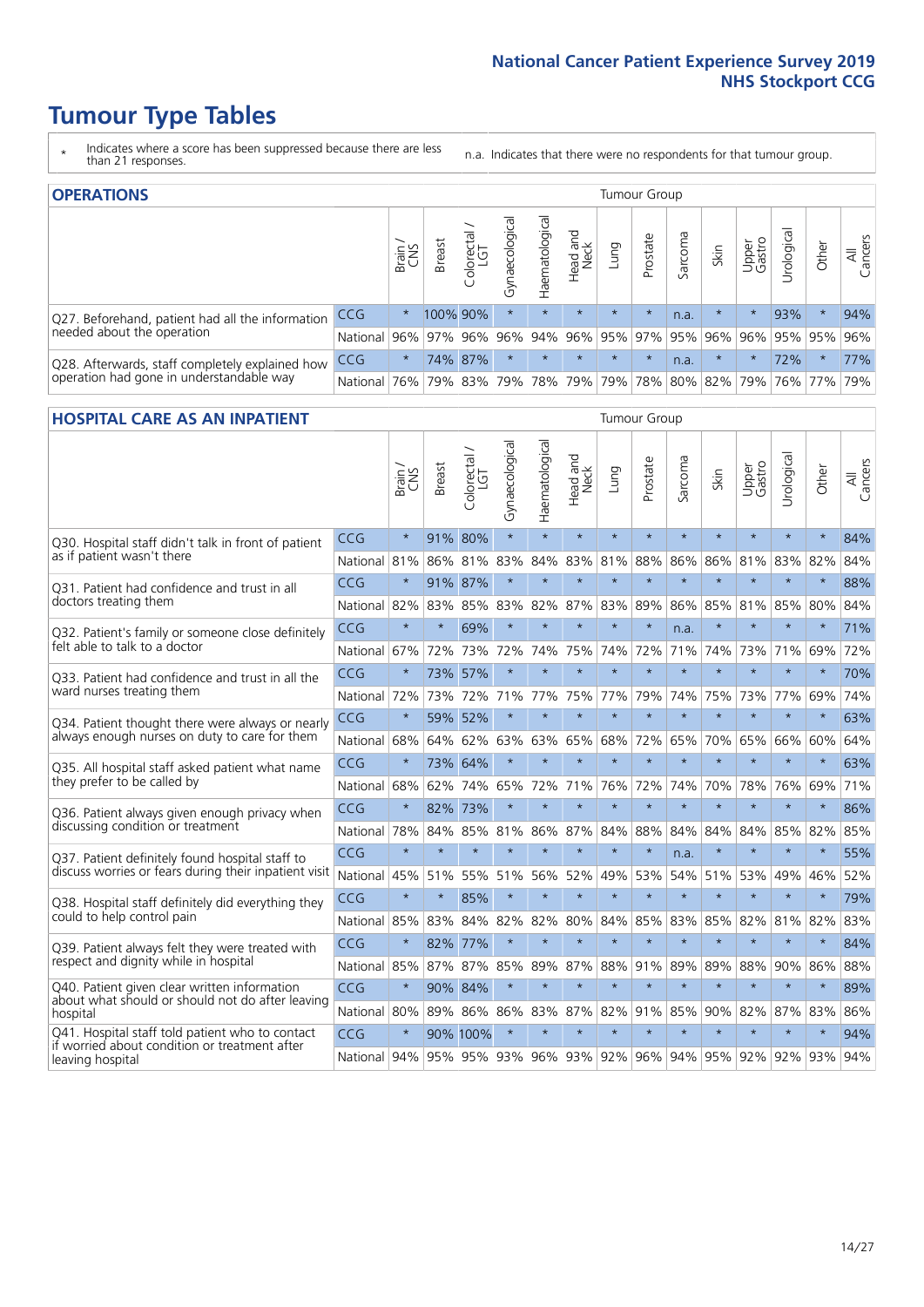# **Tumour Type Tables**

- \* Indicates where a score has been suppressed because there are less than 21 responses.
- n.a. Indicates that there were no respondents for that tumour group.

| <b>HOSPITAL CARE AS A DAY PATIENT / OUTPATIENT</b>                                                                       |            |         |               |                            |                |                |                         |         |          | <b>Tumour Group</b> |         |                 |            |         |                |
|--------------------------------------------------------------------------------------------------------------------------|------------|---------|---------------|----------------------------|----------------|----------------|-------------------------|---------|----------|---------------------|---------|-----------------|------------|---------|----------------|
|                                                                                                                          |            | Brain   | <b>Breast</b> | ╮<br>olorectal<br>LGT<br>Ũ | Gynaecological | Haematological | ead and<br>Neck<br>Head | Lung    | Prostate | Sarcoma             | Skin    | Upper<br>Gastro | Urological | Other   | All<br>Cancers |
| Q43. Patient definitely found hospital staff to<br>discuss worries or fears during their outpatient or<br>day case visit | CCG        | $\star$ | 60%           | 71%                        | $\star$        | 73%            | $\star$                 | $\star$ | $\star$  | n.a.                | $\star$ | $\star$         | 73%        | $\star$ | 69%            |
|                                                                                                                          | National   | 66%     | 68%           | 73%                        | 70%            | 73%            | 72%                     | 70%     | 74%      | 72%                 | 72%     | 71%             | 67%        | 68%     | 71%            |
| Q44. Cancer doctor had the right documents at<br>patient's last outpatient appointment                                   | <b>CCG</b> | $\star$ | 98%           | 94%                        | $^\star$       | 96%            | $\star$                 | $\star$ | 100%     | $\star$             |         |                 | 100%       | $\star$ | 97%            |
|                                                                                                                          | National   | 94%     | 96%           | 96%                        | 96%            | 97%            | 96%                     | 96%     | 96%      | 96%                 | 96%     | 94%             | 96%        | 95%     | 96%            |
| Q46. Beforehand patient completely had                                                                                   | CCG        | $\star$ | 88%           | $\star$                    |                |                | $\star$                 | $\star$ | $\star$  | n.a.                | n.a.    | $\star$         | $\star$    | $\star$ | 85%            |
| all information needed about radiotherapy<br>treatment                                                                   | National   | 91%     | 88%           | 83%                        | 88%            | 84%            | 86%                     | 86%     | 88%      | 88%                 | 84%     | 86%             | 83%        | 84%     | 86%            |
| Q47. Patient completely given understandable<br>information about whether radiotherapy was<br>working                    | <b>CCG</b> | n.a.    | 63%           | $\star$                    | $\star$        |                | $\star$                 | $\star$ | $\star$  | n.a.                | n.a.    | $\star$         | $\star$    | $\star$ | 56%            |
|                                                                                                                          | National   | 56%     | 60%           | 57%                        | 61%            | 62%            | 63%                     | 59%     | 60%      | 67%                 | 57%     | 52%             | 59%        | 59%     | 60%            |
| Q49. Beforehand patient completely had all<br>information needed about chemotherapy<br>treatment                         | CCG        | n.a.    | $\star$       | $\star$                    | $\star$        | 83%            | $\star$                 | $\star$ | $\star$  | $\star$             | n.a.    | $\star$         | $^\star$   | $\ast$  | 86%            |
|                                                                                                                          | National   | 80%     | 82%           | 86%                        | 87%            | 85%            | 79%                     | 84%     | 86%      | 86%                 | 90%     | 84%             | 85%        | 85%     | 84%            |
| Q50. Patient given enough information about<br>whether chemotherapy was working in a<br>completely understandable way    | <b>CCG</b> | n.a.    | $\star$       |                            |                | 74%            | $\star$                 | $\star$ | $\star$  | $\star$             | n.a.    | $\star$         |            | 头       | 69%            |
|                                                                                                                          | National   | 54%     | 62%           | 64%                        | 68%            | 75%            |                         | 57% 67% | 66%      | 71%                 | 79%     | 61%             | 68%        | 69%     | 68%            |

#### **HOME CARE AND SUPPORT** Tumour Group

|                                                                                                                   |            | Brain   | <b>Breast</b> | Colorectal<br>LGT | ᢛ<br>Gynaecologic | Haematological | ad and<br>Neck<br>Head | <b>Lung</b> | Prostate | Sarcoma | Skin    | Upper<br>Gastro | Urological | Other   | All<br>Cancers |
|-------------------------------------------------------------------------------------------------------------------|------------|---------|---------------|-------------------|-------------------|----------------|------------------------|-------------|----------|---------|---------|-----------------|------------|---------|----------------|
| Q51. Hospital staff definitely gave family or<br>someone close all the information needed to<br>help care at home | <b>CCG</b> | $\star$ |               | 57% 67%           | $\star$           | 62%            | $\star$                | $\star$     | $\star$  | $\star$ | $\star$ | $\star$         | 50%        | $\star$ | 60%            |
|                                                                                                                   | National   | 58%     | 58%           | 63%               | 57%               | 62%            | 67%                    | 59%         | 61%      |         | 62% 65% | 60%             | 59%        | 55%     | 60%            |
| Q52. Patient definitely given enough support<br>from health or social services during treatment                   | <b>CCG</b> | $\star$ |               | 69% 75%           | $\star$           | 52%            | $\star$                | $\star$     | $\star$  | n.a.    | $\star$ | $\star$         | $\star$    | $\star$ | 61%            |
|                                                                                                                   | National   | 42%     | 52%           | 60%               |                   | 45% 51%        | 59%                    | 50%         | 48%      |         | 53% 57% | 54%             | 48% 51%    |         | 52%            |
| Q53. Patient definitely given enough support<br>from health or social services after treatment                    | <b>CCG</b> | $\star$ |               | $\star$           | $\star$           | $\star$        | $\star$                | $\star$     | $\star$  | n.a.    | $\star$ | $\star$         | $\star$    | $\star$ | 56%            |
|                                                                                                                   | National   | 39%     |               | 41% 53%           | 39%               | 43%            | 56%                    | 40%         | 46%      |         | 48% 59% | 47%             | 44%        | 44%     | 45%            |

| <b>CARE FROM YOUR GENERAL PRACTICE</b>                                                                     |              |         |               |                   |                |                | <b>Tumour Group</b>         |         |          |         |                         |                 |                |         |                |  |
|------------------------------------------------------------------------------------------------------------|--------------|---------|---------------|-------------------|----------------|----------------|-----------------------------|---------|----------|---------|-------------------------|-----------------|----------------|---------|----------------|--|
|                                                                                                            |              | Brain,  | <b>Breast</b> | Colorectal<br>LGT | Gynaecological | Haematological | Head and<br>Neck            | Lung    | Prostate | Sarcoma | Skin                    | Upper<br>Gastro | Φ<br>Urologica | Other   | All<br>Cancers |  |
| Q54. GP given enough information about<br>patient's condition and treatment                                | <b>CCG</b>   | $\star$ |               | 97% 93%           |                | 98%            | $\star$                     | $\star$ | 96%      | $\star$ | $\star$                 | $\star$         | 100%           | $\ast$  | 98%            |  |
|                                                                                                            | National 91% |         |               |                   | 96% 95% 95%    |                | 96% 94% 94% 96%             |         |          |         | 94% 96% 93% 95% 94% 95% |                 |                |         |                |  |
| Q55. General practice staff definitely did<br>everything they could to support patient during<br>treatment | <b>CCG</b>   | $\star$ |               | 62% 61%           |                | 53%            | $\star$                     | $\star$ | $\star$  | $\star$ | $\star$                 | $\star$         | $\star$        | $\star$ | 61%            |  |
|                                                                                                            | National 55% |         |               | 58% 59%           | 56%            |                | 56% 59% 56% 64% 56% 65% 59% |         |          |         |                         |                 |                | 59% 55% | 58%            |  |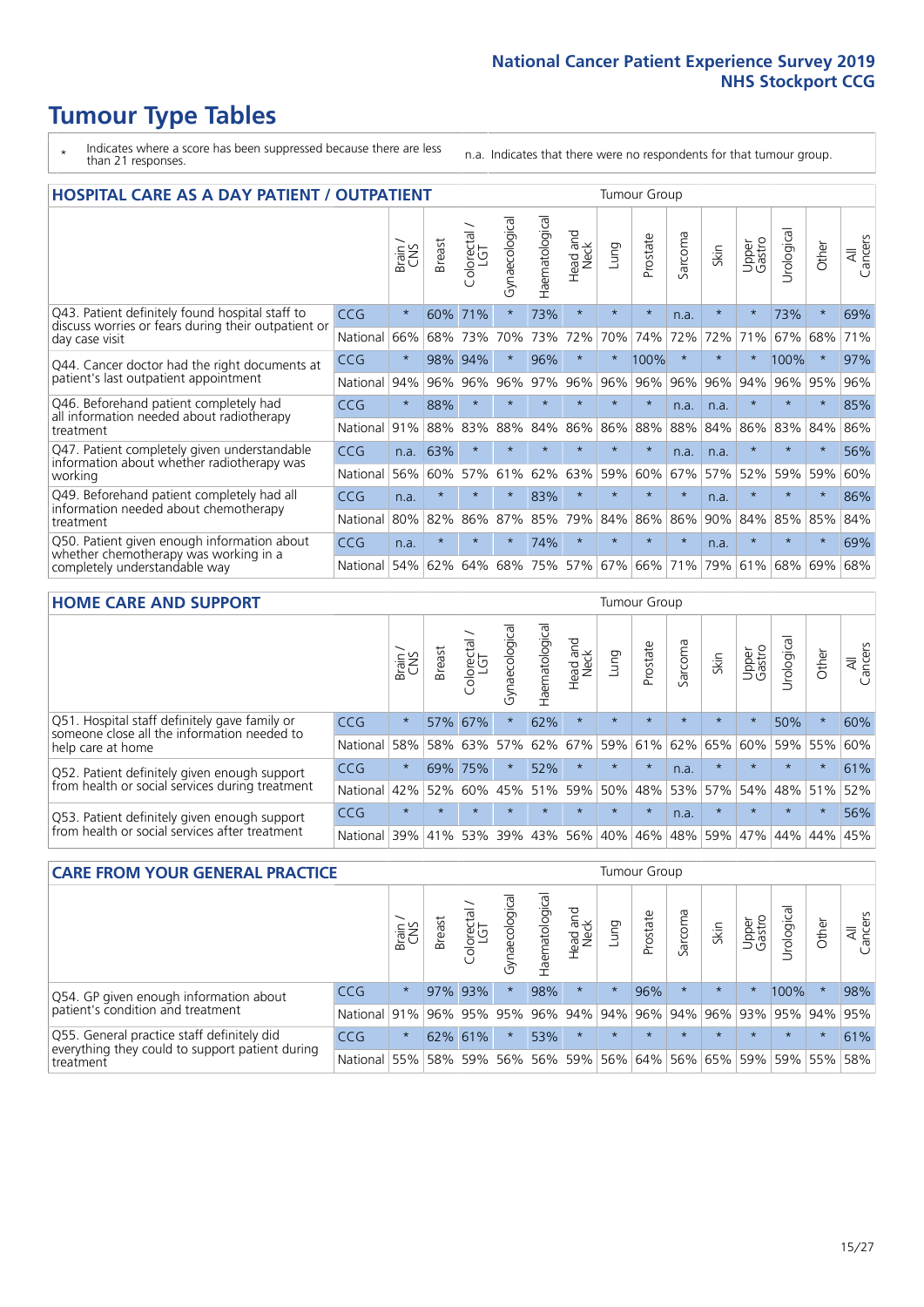# **Tumour Type Tables**

- \* Indicates where a score has been suppressed because there are less than 21 responses.
- n.a. Indicates that there were no respondents for that tumour group.

#### **YOUR OVERALL NHS CARE** THE TWO CONTROLLER THE THE THROUP CHANGE THE TUMOUR GROUP

|            | Brain   | <b>Breast</b> | Colorectal | Gynaecological | Haematological | aad and<br>Neck<br>Head | Lung     | Prostate | Sarcoma | Skin    | Upper<br>Gastro | $\overline{c}$<br>Urologic | Other   | All<br>Cancers |  |  |  |  |  |  |  |
|------------|---------|---------------|------------|----------------|----------------|-------------------------|----------|----------|---------|---------|-----------------|----------------------------|---------|----------------|--|--|--|--|--|--|--|
| <b>CCG</b> | $\star$ | 67%           | 72%        | $\star$        | 83%            | $\star$                 | $\star$  | 70%      | $\star$ | $\star$ | $\star$         | 84%                        | $\ast$  | 72%            |  |  |  |  |  |  |  |
| National   | 60%     |               |            | 69%            | 75%            | 73%                     | 73%      | 75%      | 70%     | 79%     | 69%             | 74%                        | 68%     | 73%            |  |  |  |  |  |  |  |
| <b>CCG</b> | $\star$ | 53%           | 47%        |                | 33%            | $\star$                 | $\star$  | 41%      | $\star$ | $\star$ |                 | 28%                        | $\ast$  | 42%            |  |  |  |  |  |  |  |
| National   | 36%     | 41%           | 40%        | 34%            | 36%            | 39%                     | 36%      | 40%      | 34%     | 44%     | 36%             | 33%                        | 31%     | 38%            |  |  |  |  |  |  |  |
| <b>CCG</b> | $\star$ | 88%           | 80%        |                | 89%            | $\star$                 | $\star$  | 88%      | $\star$ | $\star$ |                 | 85%                        | $\star$ | 86%            |  |  |  |  |  |  |  |
| National   | 85%     | 90%           | 88%        | 87%            | 91%            | 90%                     | 90%      |          | 88%     | 90%     | 86%             | 85%                        |         | 89%            |  |  |  |  |  |  |  |
| <b>CCG</b> | $\star$ | 55%           | 68%        | $\star$        | 71%            | $\star$                 | $\star$  | 75%      | $\star$ | $\star$ | $\star$         | 79%                        | $\ast$  | 64%            |  |  |  |  |  |  |  |
| National   | 58%     | 68%           | 73%        | 66%            | 66%            | 71%                     | 71%      | 76%      | 68%     | 73%     | 66%             | 75%                        | 64%     | 69%            |  |  |  |  |  |  |  |
| <b>CCG</b> | $\star$ | 38%           | 53%        | $\star$        | 46%            | $\star$                 | $\star$  | 17%      | $\star$ | $\star$ |                 | 24%                        | $\star$ | 41%            |  |  |  |  |  |  |  |
| National   | 42%     | 30%           | 32%        | 31%            | 33%            | 21%                     | 34%      | 31%      | 36%     | 20%     | 36%             |                            | 32%     | 30%            |  |  |  |  |  |  |  |
| <b>CCG</b> | $\star$ | 9.0           | 8.8        | $\star$        | 8.8            | $\star$                 | $^\star$ | 8.7      | $\star$ | $\star$ | $\star$         | 8.8                        | $\star$ | 8.8            |  |  |  |  |  |  |  |
| National   | 8.6     | 8.9           | 8.8        | 8.7            | 8.9            | 8.8                     | 8.8      | 8.8      | 8.8     | 8.9     | 8.7             | 8.7                        | 8.7     | 8.8            |  |  |  |  |  |  |  |
|            |         |               |            | 73% 73%        |                |                         |          |          | 88%     |         |                 |                            | 21%     | 87%            |  |  |  |  |  |  |  |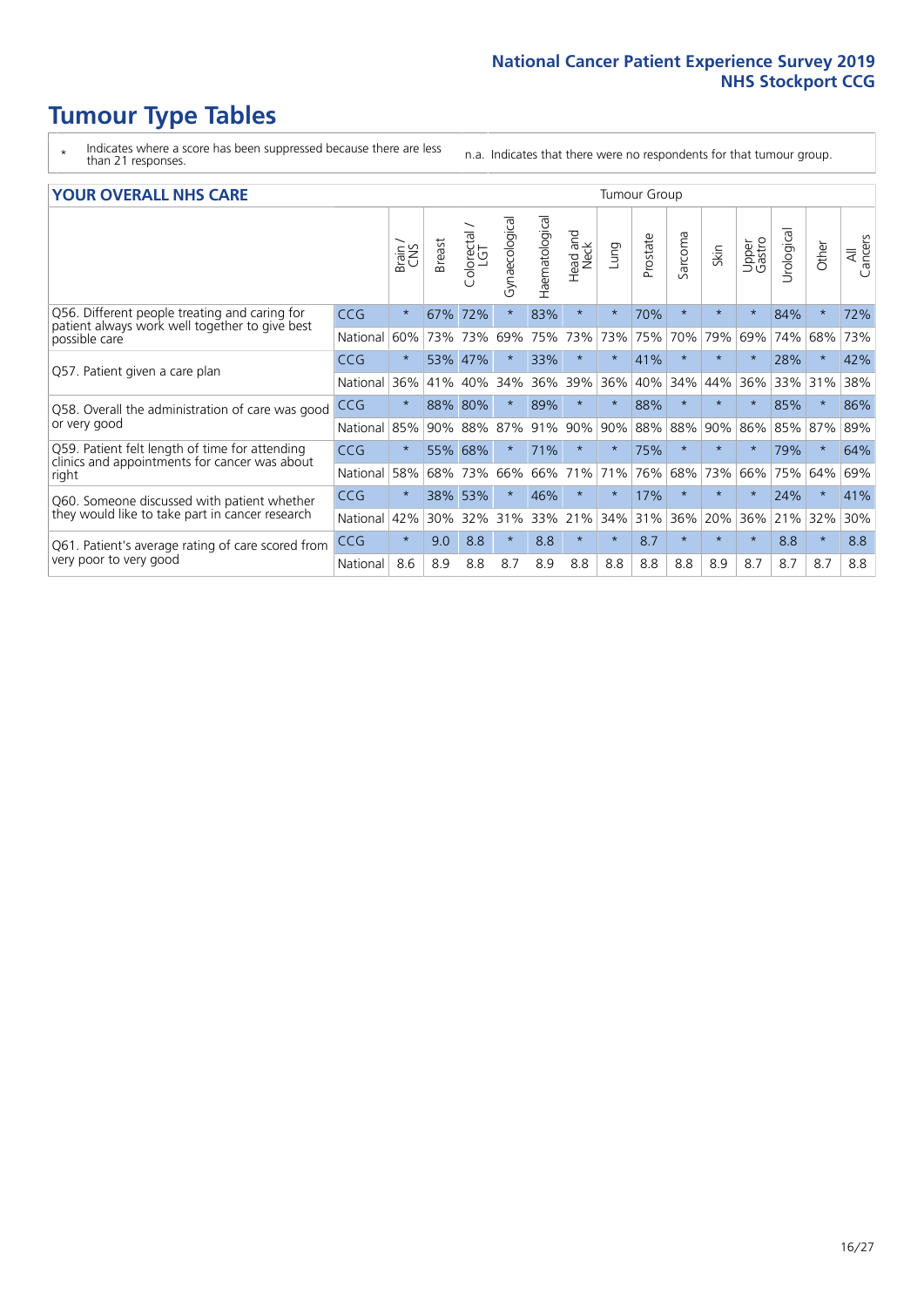### **Year on Year Charts**





#### **DIAGNOSTIC TESTS**





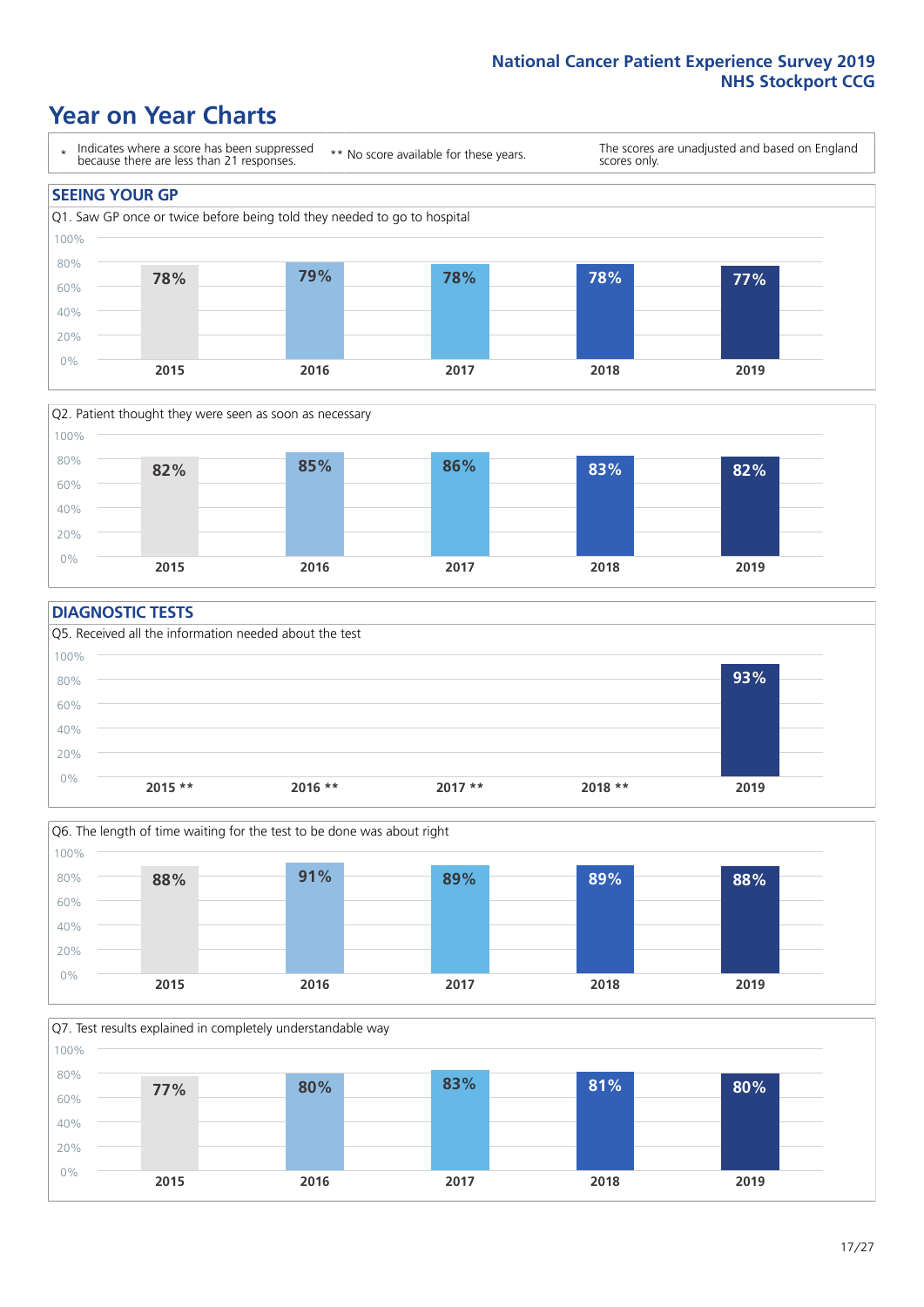### **Year on Year Charts**

\* Indicates where a score has been suppressed because there are less than 21 responses.

\*\* No score available for these years.

The scores are unadjusted and based on England scores only.









#### **DECIDING THE BEST TREATMENT FOR YOU** Q14. Patient felt that treatment options were completely explained 60% 80% 100% **84% 82% 82% 87% 84%**

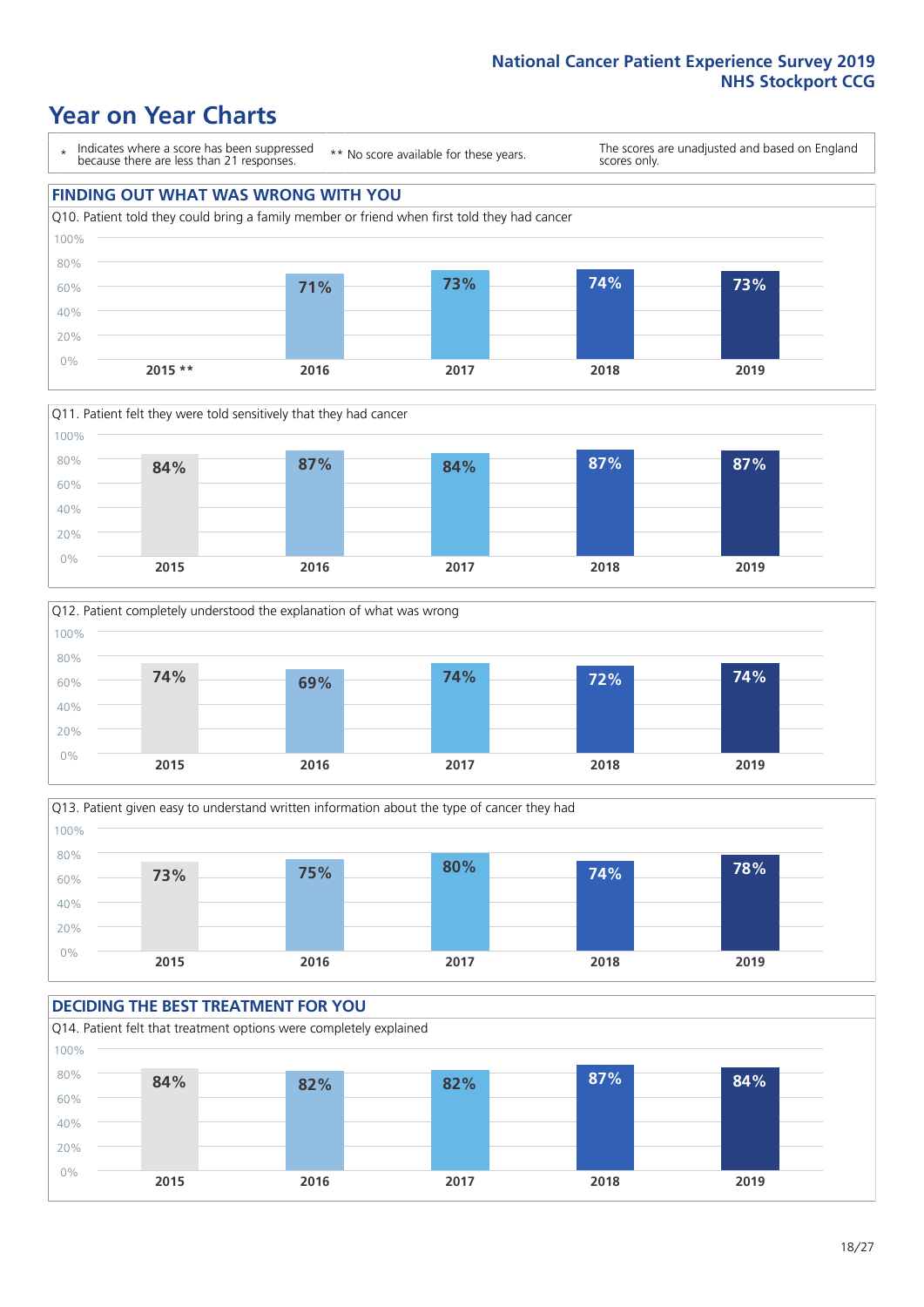### **Year on Year Charts**







Q18. Patient definitely involved as much as they wanted in decisions about care and treatment  $0%$ 20% 40% 60% 80% 100% **2015 \*\* 2016 \*\* 2017 \*\* 2018 \*\* 2019 80%**

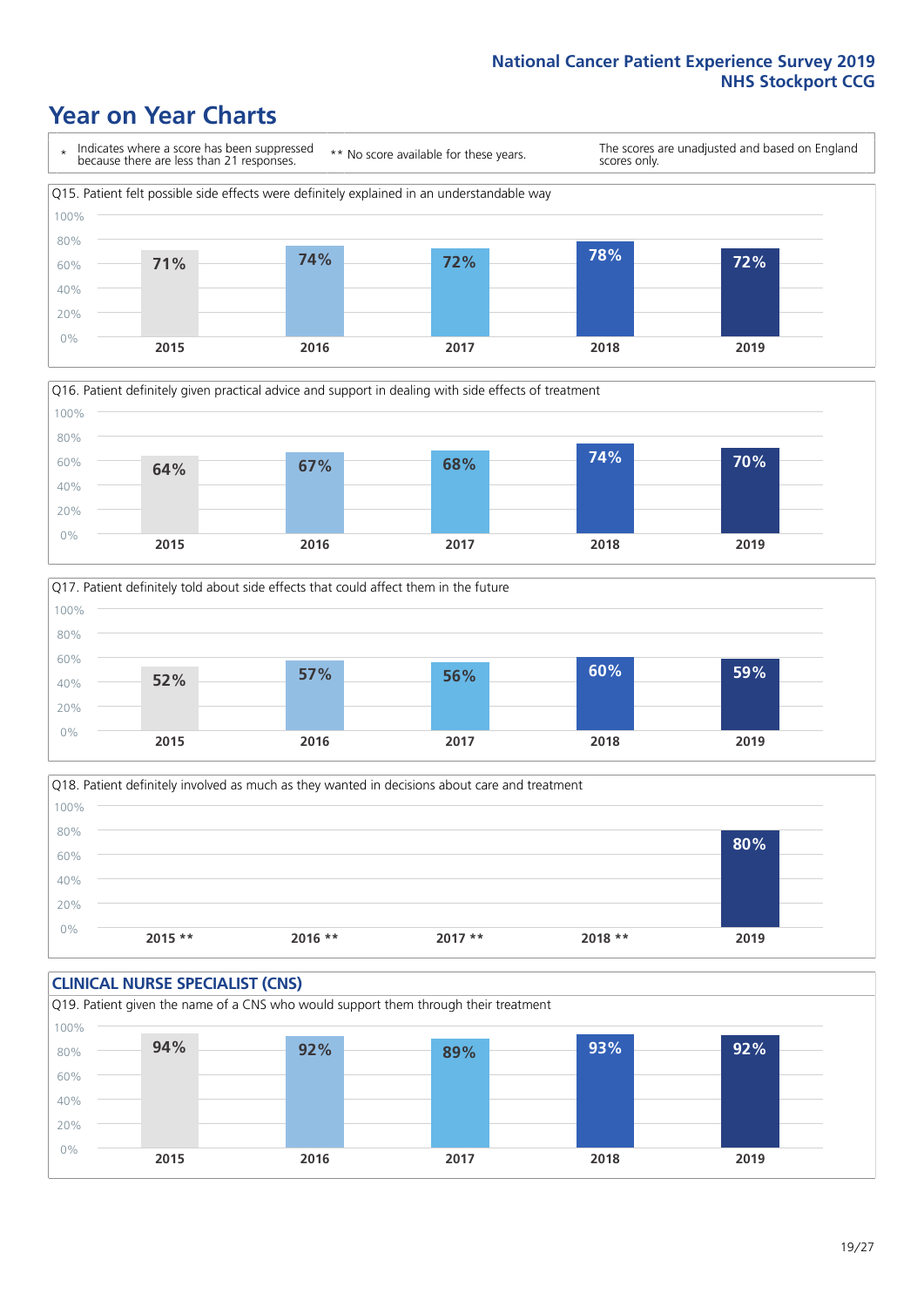### **Year on Year Charts**









Q24. Hospital staff gave information on getting financial help or possible benefits 0% 20% 40% 60% 80% 100% **2015 2016 2017 2018 2019 58% 53% 60% 64% 60%**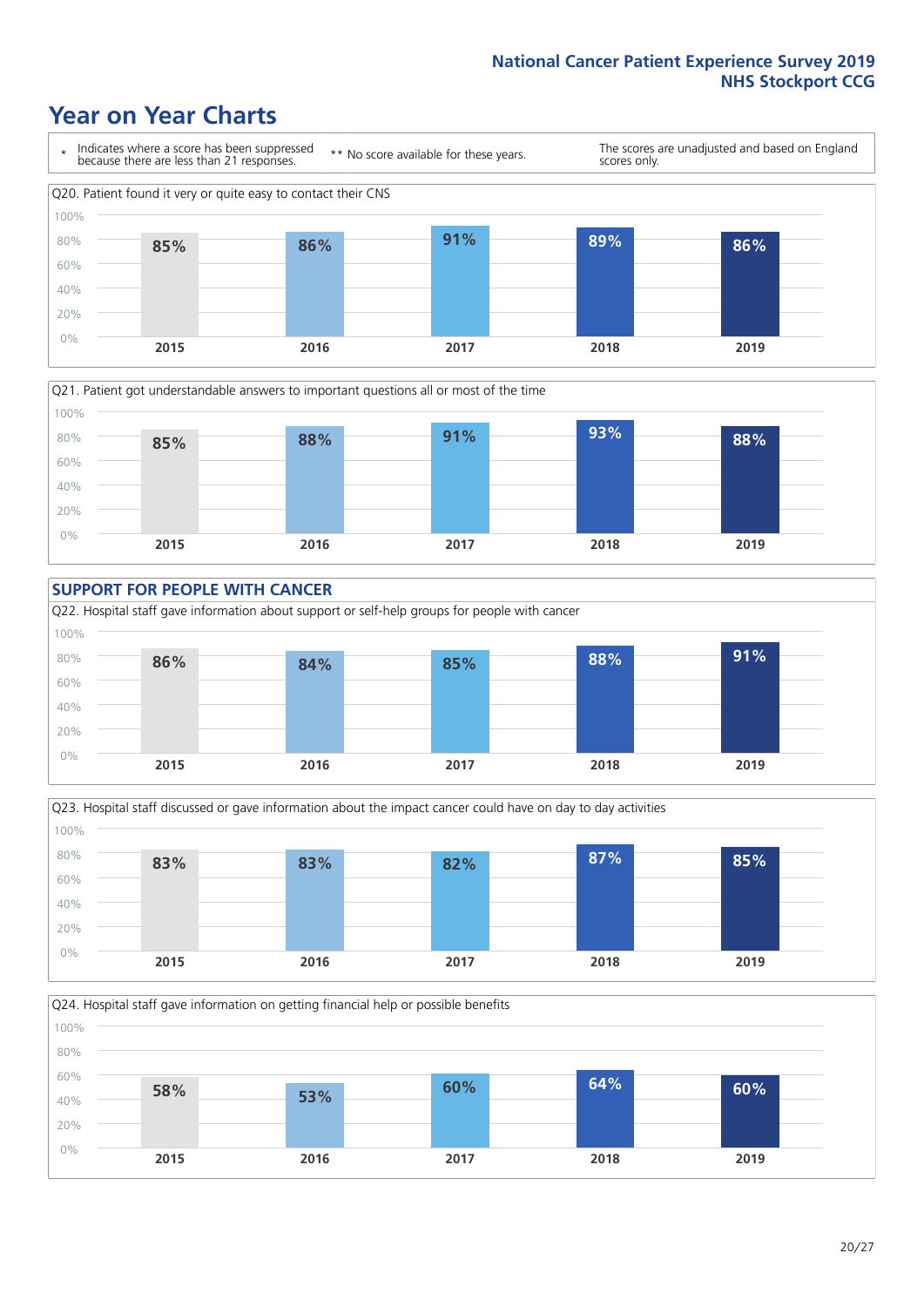### **Year on Year Charts**



#### **OPERATIONS**





#### **HOSPITAL CARE AS AN INPATIENT** Q30. Hospital staff didn't talk in front of patient as if patient wasn't there 0% 20% 40% 60% 80% 100% **2015 \*\* 2016 \*\* 2017 \*\* 2018 \*\* 2019 84%**

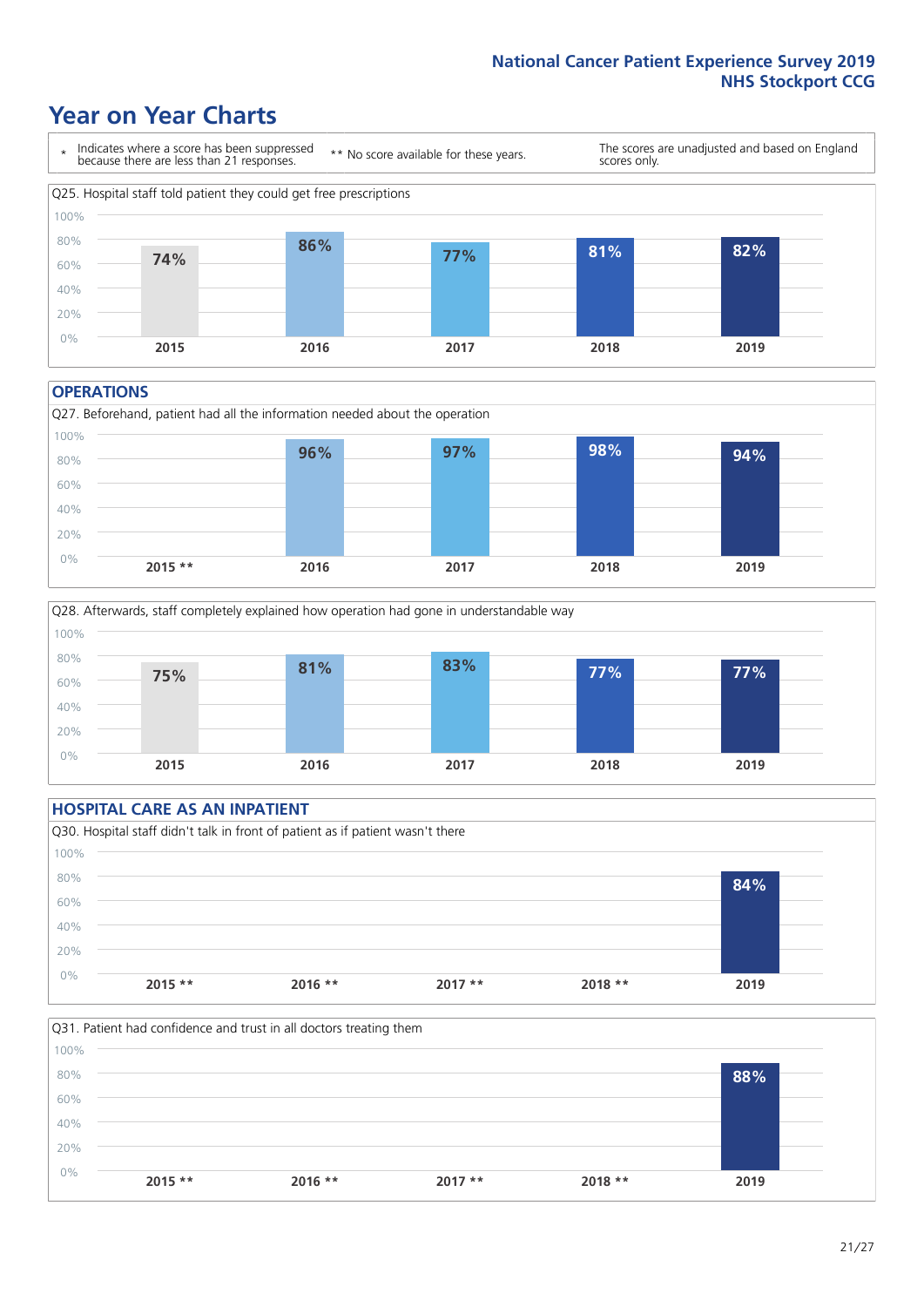### **Year on Year Charts**









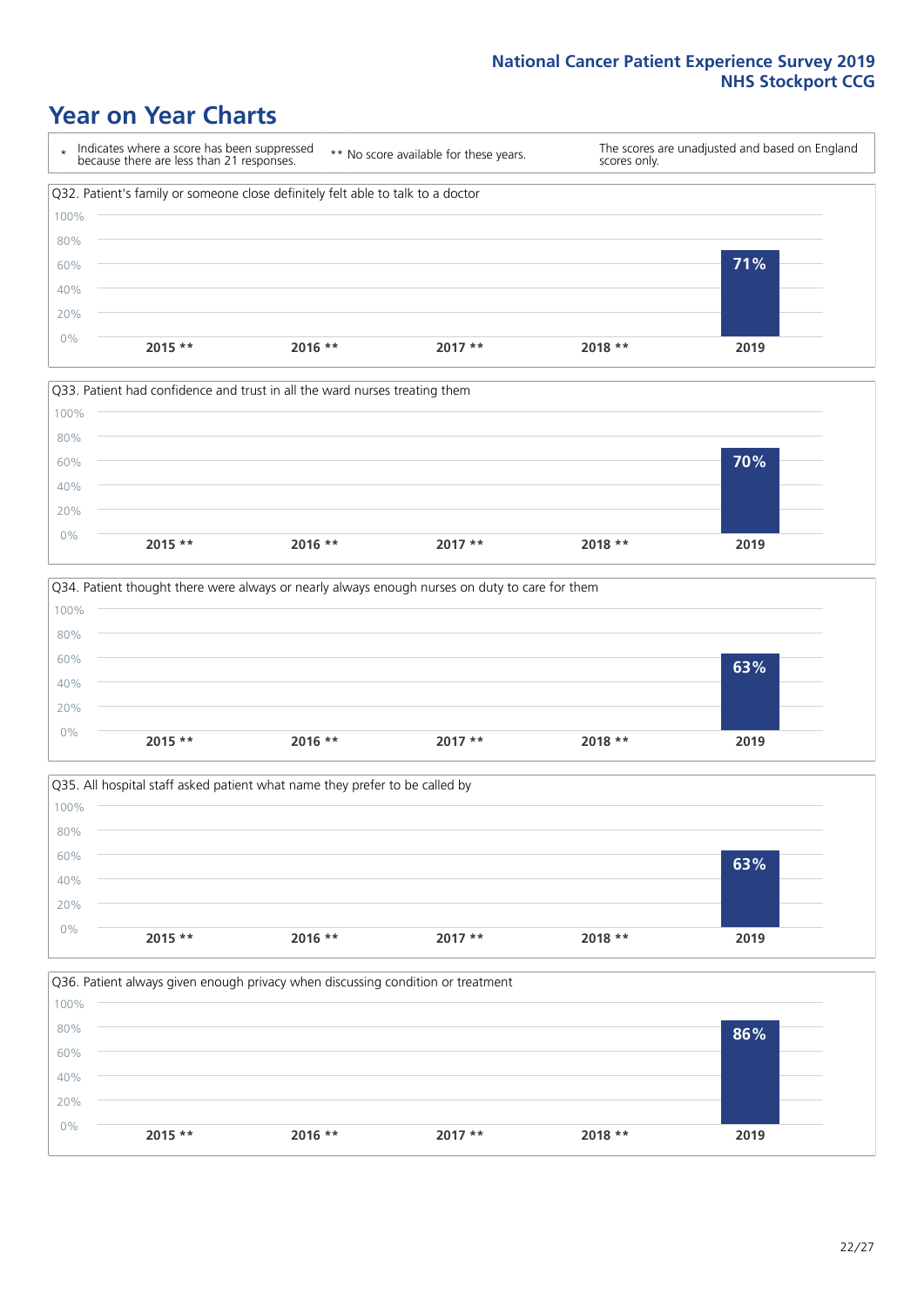### **Year on Year Charts**

\* Indicates where a score has been suppressed because there are less than 21 responses. \*\* No score available for these years. The scores are unadjusted and based on England scores only. Q37. Patient definitely found hospital staff to discuss worries or fears during their inpatient visit 0% 20% 40% 60% 80% 100% **2015 \*\* 2016 \*\* 2017 \*\* 2018 \*\* 2019 55%**







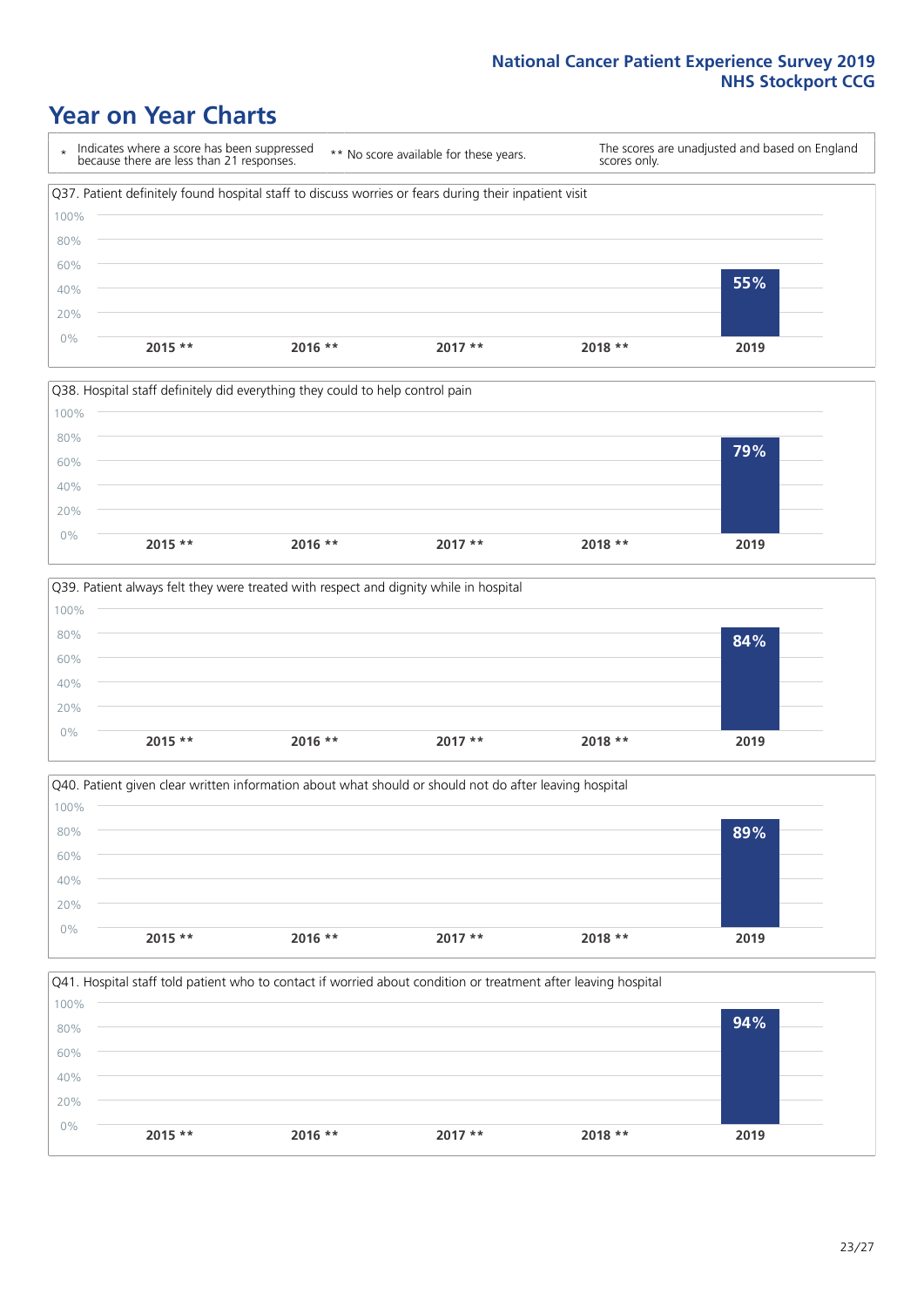### **Year on Year Charts**

\* Indicates where a score has been suppressed because there are less than 21 responses.

\*\* No score available for these years.

The scores are unadjusted and based on England scores only.

#### **HOSPITAL CARE AS A DAY PATIENT / OUTPATIENT**









Q49. Beforehand patient completely had all information needed about chemotherapy treatment 100%

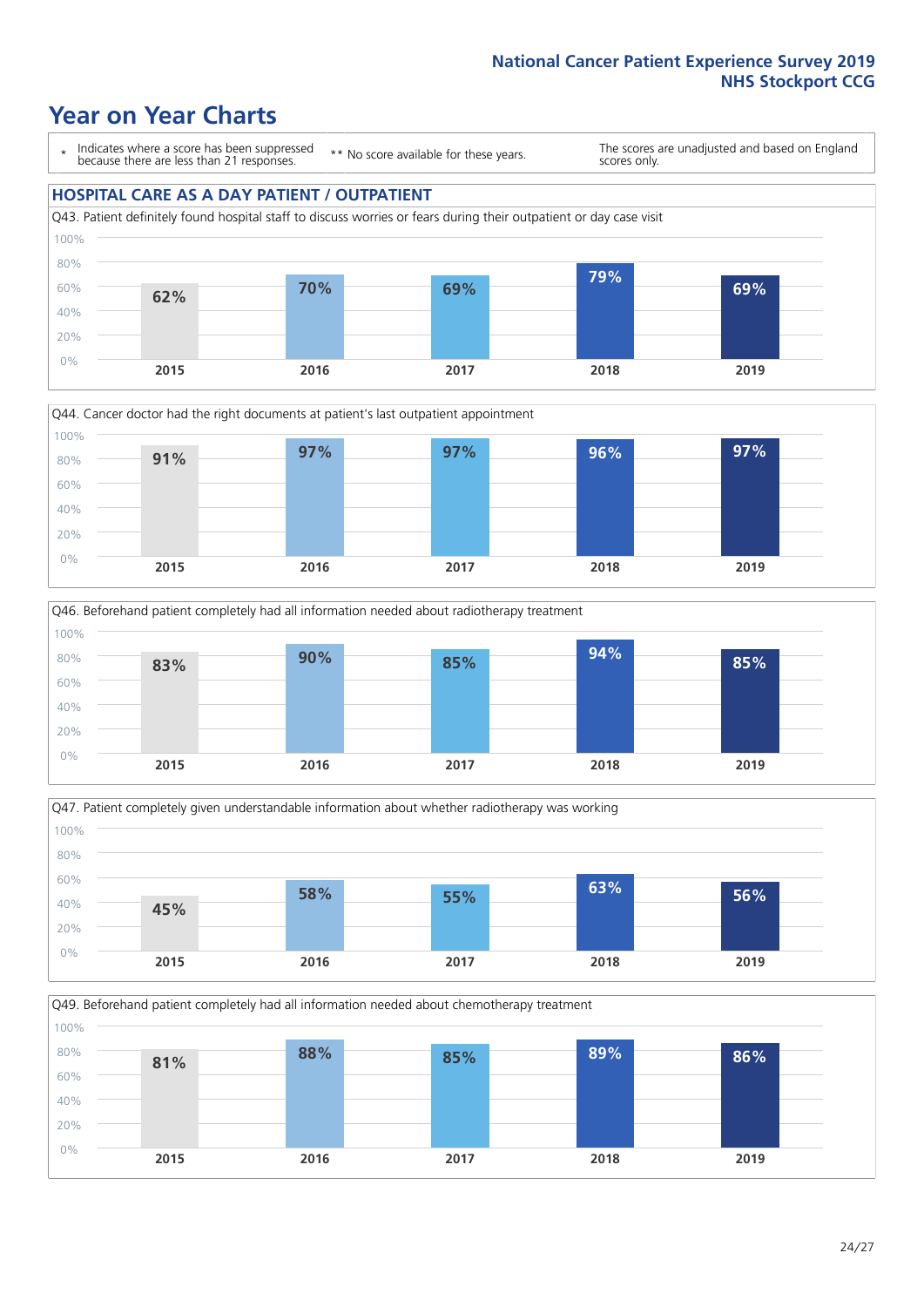### **Year on Year Charts**

\* Indicates where a score has been suppressed because there are less than 21 responses. \*\* No score available for these years. The scores are unadjusted and based on England scores only. Q50. Patient given enough information about whether chemotherapy was working in a completely understandable way 0% 20% 40% 60% 80% 100% **2015 2016 2017 2018 2019 63% 76% 67% 71% 69%**

#### **HOME CARE AND SUPPORT**







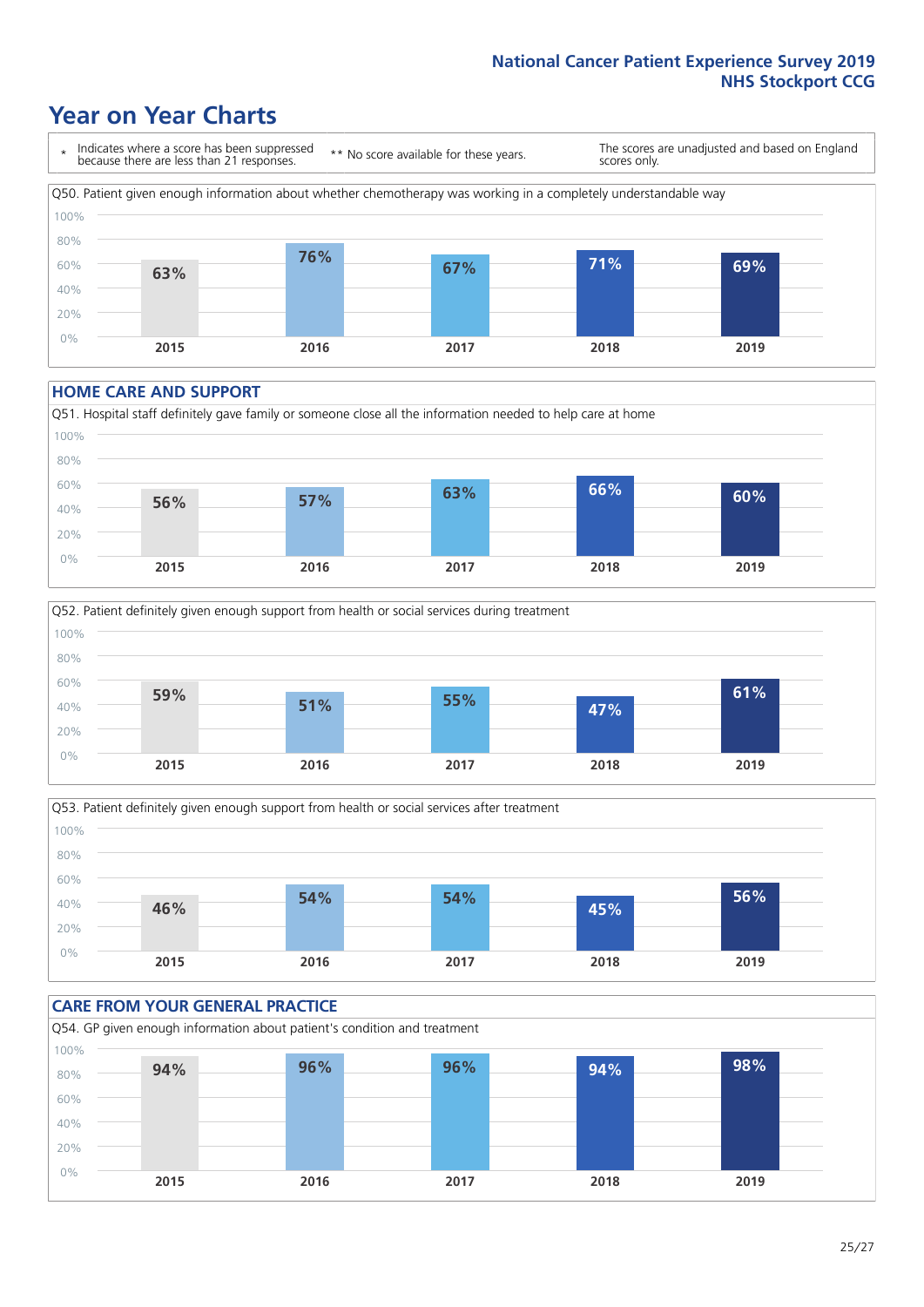### **Year on Year Charts**

\* Indicates where a score has been suppressed because there are less than 21 responses.

\*\* No score available for these years.

The scores are unadjusted and based on England scores only.



#### **YOUR OVERALL NHS CARE**







Q59. Patient felt length of time for attending clinics and appointments for cancer was about right